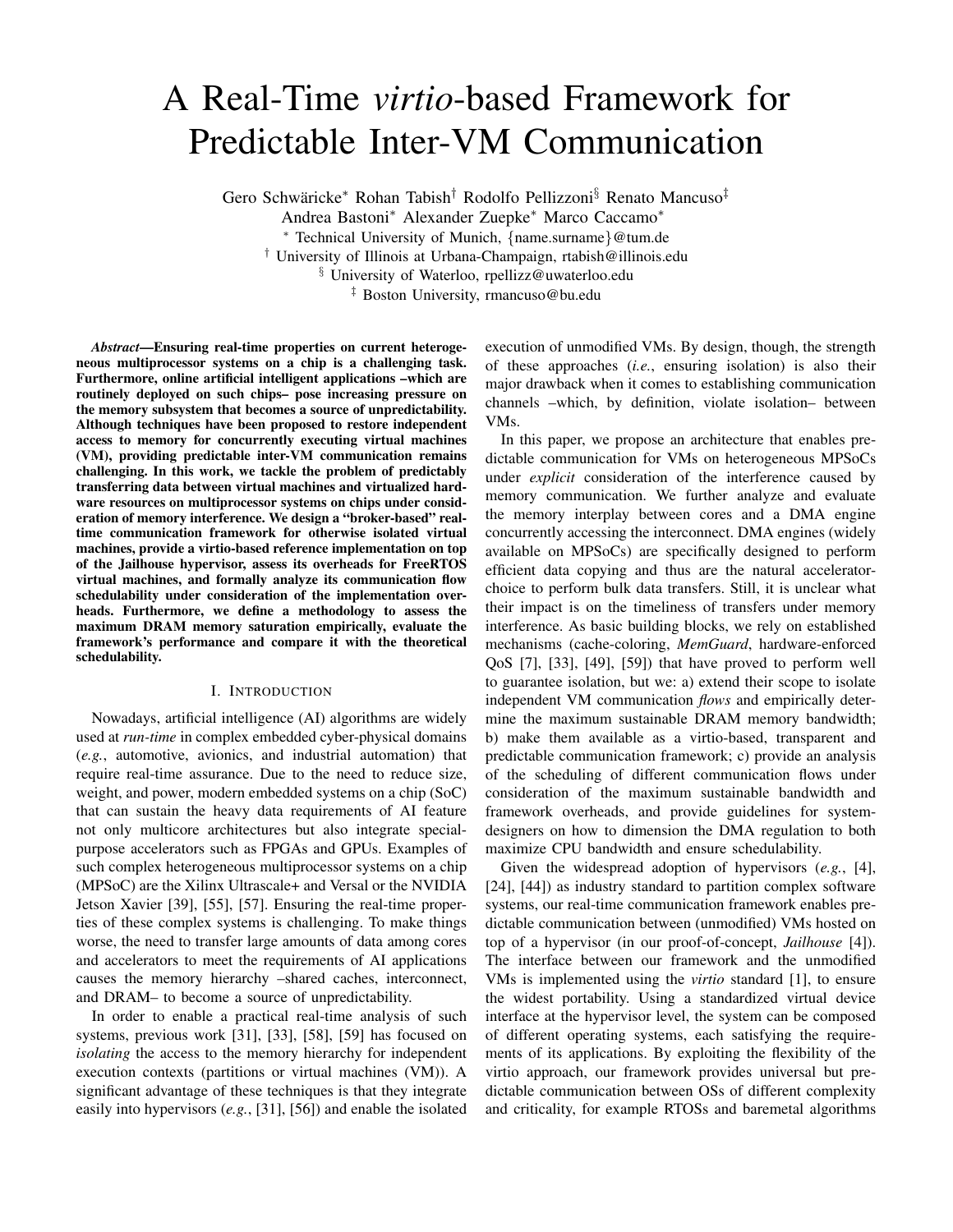for hard real-time applications and Linux for soft real-time applications.

Our approach is inspired by the *split driver model* provided by Xen [54] and used in the high-performance domain to multiplex accesses from different VMs to a single hardware device. Under this model, a device (*i.e.*, its hardware resources, including the interfaces –mapped registers, PCI aperture, etc.– to access it) is assigned by the hypervisor configuration to a single VM (normally with special privileges), which then acts as multiplexer (or *broker*) for other VMs that require access to it. The other VMs do not see the physical device but communicate via a virtualized device –emulated at hypervisor level– first with the broker, which in turn schedules the communication flows on the physical device.

Our architecture adopts a similar broker-based approach with the following advantages:

- Asynchronous communication: Once the data to be transferred has been taken in charge by the broker, a VM could continue its execution in parallel to the data transfer (assuming there are no data dependencies).
- Straightforward DMA integration: Since modern MP-SoCs feature at least one DMA, the broker can program the DMA to take care of the copy operations. Since the broker is the only VM entitled to program the DMA, access control to this resource is trivially solved. Furthermore, compared to CPU-based data copies, using DMA engines in a real environment makes the broker's CPU available to perform other computations.
- Centralized scheduling: being in charge of both DMA and shared hardware devices, the broker can centralize scheduling decisions regarding, *e.g.*, priorities of communication flows.

By design, our architecture does not allow direct sharedmemory communication between VMs, which we assume to have different criticality. The broker is the only (privileged) VM that mediates communication among different criticality levels. This type of architecture cleanly separates the configuration and resource allocation concerns for partitioned systems (*e.g.*, avionics or automotive ones) and easily integrates onto systems that already support communication concepts such as ARINC's *queuing ports* [5]. Strictly partitioning sharedmemory areas and delegating the control over communication to a privileged entity simplifies the certification activities that are required by, *e.g.*, DO-178 C or ISO 26262 standards [27], [46]. In fact, communication among entities with different criticality levels is traditionally subject to careful planning and close scrutiny by certification authorities [47] since this represents an intentional violation of partitioning. Our framework aims to simplify these certification activities by enabling the separation of different independent communication flows.

To summarize, in this paper, we: 1) propose the design of a virtio-based real-time communication framework to enact predictable communication between isolated VMs under consideration of memory interference; 2) contribute a real-time analysis of limited-preemption EDF scheduling of the communication flows under consideration of the measured framework overheads; 3) provide guidelines to system designers on the dimensioning of the system regulation to achieve maximum bandwidth, while preserving the I/O flow schedulability; 4) propose a reference implementation of the framework on the Jailhouse hypervisor [4] using FreeRTOS virtual machines and contribute a methodology to empirically assess the maximum DRAM memory saturation under non-additive memory regulation; and 5) empirically evaluate our solution and compare it against the theoretical analysis.

We introduce the system model in Section II. Section III presents the architecture and technical details on the implementation. Section IV contains the schedulability analysis and summarizes guidelines to dimension the minimum DMA bandwidth. Section V shows how to measure DRAM saturation and our experimental results. We present related work in Section VI, and we conclude in Section VII.

## II. SYSTEM MODEL

We consider a multi-core platform with  $m$  general-purpose application CPUs (or *cores*), identified as  $CPU_k$ ,  $k \in$  $\{1, \ldots, m\}$ . Each CPU includes a private level 1 (L1) cache (separated for data and instructions); all the CPUs share a level 2 (L2) cache, which is also the last-level cache (LLC). The caches implement a hardware coherence protocol. The LLC uses a write-back, write-allocate policy for normal cacheable memory. To be as generic as possible, we assume that the LLC line replacement policy is pseudo-random. Memory transactions that miss in LLC cause accesses to DRAM. A cache refill causes a read transaction of size  $S_l$  bytes; a dirty line write-back triggers a write transaction of  $S_l$  bytes. We assume that the mapping between physical addresses and cache sets is known, *i.e.*, we assume that the cache controller performs no index bits hashing [34].

The main memory subsystem comprises a single DRAM controller in a multi-bank configuration. We assume that bank interleaving is disabled. This way, the bits in the physical addresses (PA) that encode for DRAM banks (bank bits) are more significant than those encoding for DRAM rows (row bits) and columns (column bits).

Our architecture employs a partitioning hypervisor to define a set of isolated partitions. Each partition has a set of statically allocated hardware resources so that the guest OS operating within the partition is only capable of using/accessing a subset of the system resources. We refer to the guest OS and its partitioned hardware resources with the term *virtual machine*  $(VM)$ . The partitioning hypervisor performs no virtual-CPU scheduling. Although a VM could have multiple CPUs assigned, without loss of generality, in this paper we consider the case that a given  $VM_k$  is statically allocated one  $CPU_k$ <sup>1</sup> Furthermore, each VM (and hence CPU) has a statically assigned private slice of DRAM and a private LLC partition using page coloring [31], [33].

We consider sporadic unicast VM-to-VM communication facilitated by a *broker* that is responsible for organizing

<sup>&</sup>lt;sup>1</sup>The CPU-dependent memory-regulation consideration can be applied independently to each CPU.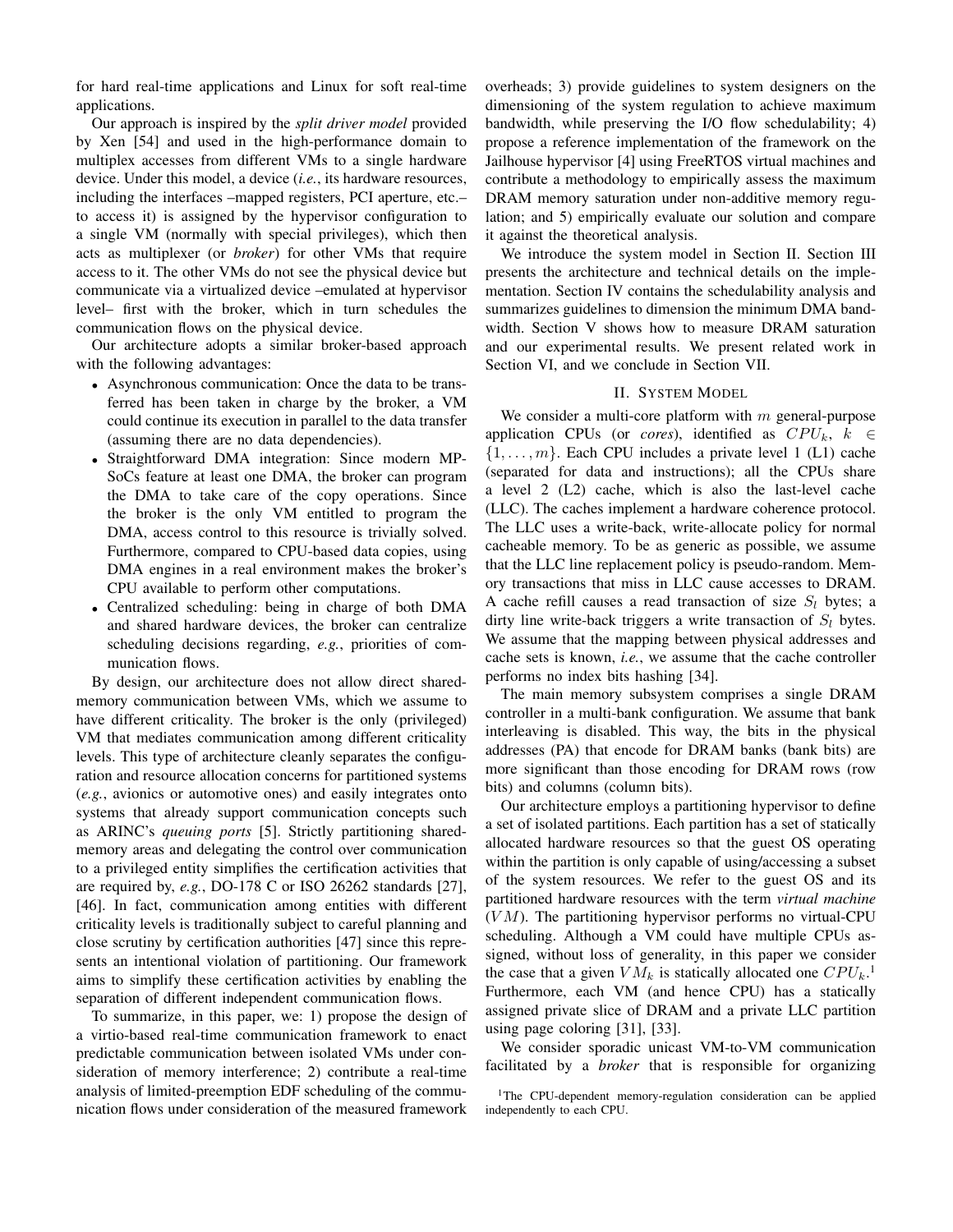

Fig. 1. Proposed system architecture for a system with  $m$  processor cores. VM-to-VM communication is mediated by a Broker VM that coordinates DMA transfers. VMs memory is partitioned using cache-coloring.

the data transfers. An overview of the system is displayed in Figure 1. To carry out any memory transfer, the broker exclusively manages a Direct Memory Access (DMA) engine. To achieve more flexibility with respect to configuration and application deployment, in our prototype (Section III), the broker is exclusively allocated to one of the main CPUs of the system, but it could equivalently operate on a specialized CPU with dedicated local scratchpad memory. Such CPUs are commonly available on many MPSoCs (*e.g.*, [57]). In our prototype, the logic of the broker is implemented as bare-metal firmware with minimal memory footprint. We assume that the DRAM traffic generated by the broker's logic is negligible (*i.e.*, the broker's code and data fully fit into the private L1 caches), and we focus on the traffic generated by the brokercontrolled DMA engine.<sup>2</sup>

## *A. Memory Regulation Model*

The partitioning hypervisor is responsible for DRAM bandwidth partitioning. Specifically, memory traffic originated by the CPUs as a result of LLC line refills (reads) and writebacks (writes) is regulated with a technique similar to Mem-Guard [33]. Conversely, the memory bandwidth of the broker's DMA is regulated via hardware QoS extensions, such as the ARM QoS subsystem [7] considered in, *e.g.*, [49].

The generic MemGuard-regulated  $CPU_k$  is assigned a quota of  $Q_k$  cache refills per regulation period P.  $Q_k$  is an absolute number, typically related to architecturally available hardware performance counters (PMC), while  $P$  is expressed in seconds. We indicate the upper-bound on the memory bandwidth that can be consumed by  $CPU_k$  as  $b_k^c = \langle b_k^{c,r}, b_k^{c,w} \rangle$ , where  $b_k^{c,r}$  (resp.,  $b_k^{c,w}$ ) is the read (resp., write) DRAM bandwidth expressed in bytes/second. In the worst-case, any cache refill causes two DRAM transactions – a cache refill plus a write-back. Thus, we make the simplifying assumption that  $b_k^{c,r} = b_k^{c,w}$ . Given  $Q_k$ , it is always possible to compute  $b_k^{\mathbf{c},r} = b_k^{\mathbf{c},w} = (Q_k \cdot S_l)/P.$ 

The DMA used by the broker to perform VM-to-VM data transfers is assigned a QoS level  $a^b$ . In this case, the parameter expresses the rate at which read/write transactions are issued by the DMA towards the DRAM. We assume the same level of regulation for both read and write transactions and symmetric communication transfers between source and destination. Therefore, the corresponding data bandwidth achieved by the DMA is  $b^{\mathbf{b}} = b^{\mathbf{b},r} = b^{\mathbf{b},w}$ .

When using ARM QoS extensions, the  $a^b$  parameter is an integer  $\in [1, 2^{12}]$  that determines the transactions/second issuance rate =  $(a^{\mathbf{b}} \cdot f_{clk})/2^{12}$  [49] for the DMA, where  $f_{clk}$  is the clock frequency of the interconnect. Thus, one can compute the bandwidth in bytes/second

$$
b^{\mathbf{b}} = (S_b \cdot a^{\mathbf{b}} \cdot f_{clk}) / 2^{12},\tag{1}
$$

where  $S_b$  is the size in bytes of the read/write memory transactions generated by the DMA (block size). The actual bandwidth of the DMA is subject to contention due to memory interference by other bus masters and delays due to the DMA's internal management. We determine the DMA bandwidth limiting under given interference in Section V-A.

We assume that the broker pays a non-negligible overhead  $O_{dma}$  to program the DMA engine for a new transfer. As such, it is convenient to program the DMA to transfer (large) chunks of fixed size  $S_c$  expressed in bytes.  $S_c$  must be a multiple of  $S_b$ . The time it takes for the DMA to complete a single transfer of size  $S_c$  can then be computed as  $O_{dma} + S_c/b^b$ .

A key property we rely on is that applications deployed on the CPUs as well as transfers performed by the DMA engine incur negligible contention delay when accessing the main memory as long as the DRAM subsystem always operates below 100% utilization (saturation threshold) [49]. To ensure that this is respected by design, we assume that it is possible to model the impact of bandwidth assignment to cores and the broker's DMA on the DRAM utilization. Specifically, the function  $U^{\mathbf{c}}(b_k^{\mathbf{c}})$  is used to compute the worst-case DRAM utilization that results from assigning  $b_k^c$  to  $CPU_k$ . Similarly,  $U^{\bf b}(b^{\bf b})$  captures the worst-case DRAM utilization caused by the broker's DMA regulated at  $b<sup>b</sup>$ . Thus, it must hold that:

$$
U^{\mathbf{b}}(b^{\mathbf{b}}) + \sum_{k=1}^{m} U^{\mathbf{c}}(b_k^{\mathbf{c}}) \le 1.
$$
 (2)

#### *B. Communication Infrastructure & Model*

We consider a set  $\Gamma$  of n directed, periodic communication *flows* where for each flow, a *sender VM* and a *receiver VM* are uniquely identified. Communication channels between senders and receivers are statically configured and their characteristics, *i.e.*, periodicity and required bandwidth per flow, are known at run-time. Since we focus on inter-VM communication, we assume that the sender and receiver VM are distinct. Each flow  $\tau_i \in \Gamma, i \in \{1, \ldots, n\}$  comprises a potentially infinite sequence of packets, and it is defined as a tuple of the form  $\langle C_i, D_i, P_i, s_i, r_i \rangle$ , where  $C_i$  is the data size of its packets,  $P_i$ 

<sup>&</sup>lt;sup>2</sup>Note that, although beneficial, a DMA engine is not strictly required by the proposed architecture. In the absence of DMA, the broker VM could directly perform the data transfer to the destination VM. In future work, we plan to extend the analysis to also include this use case.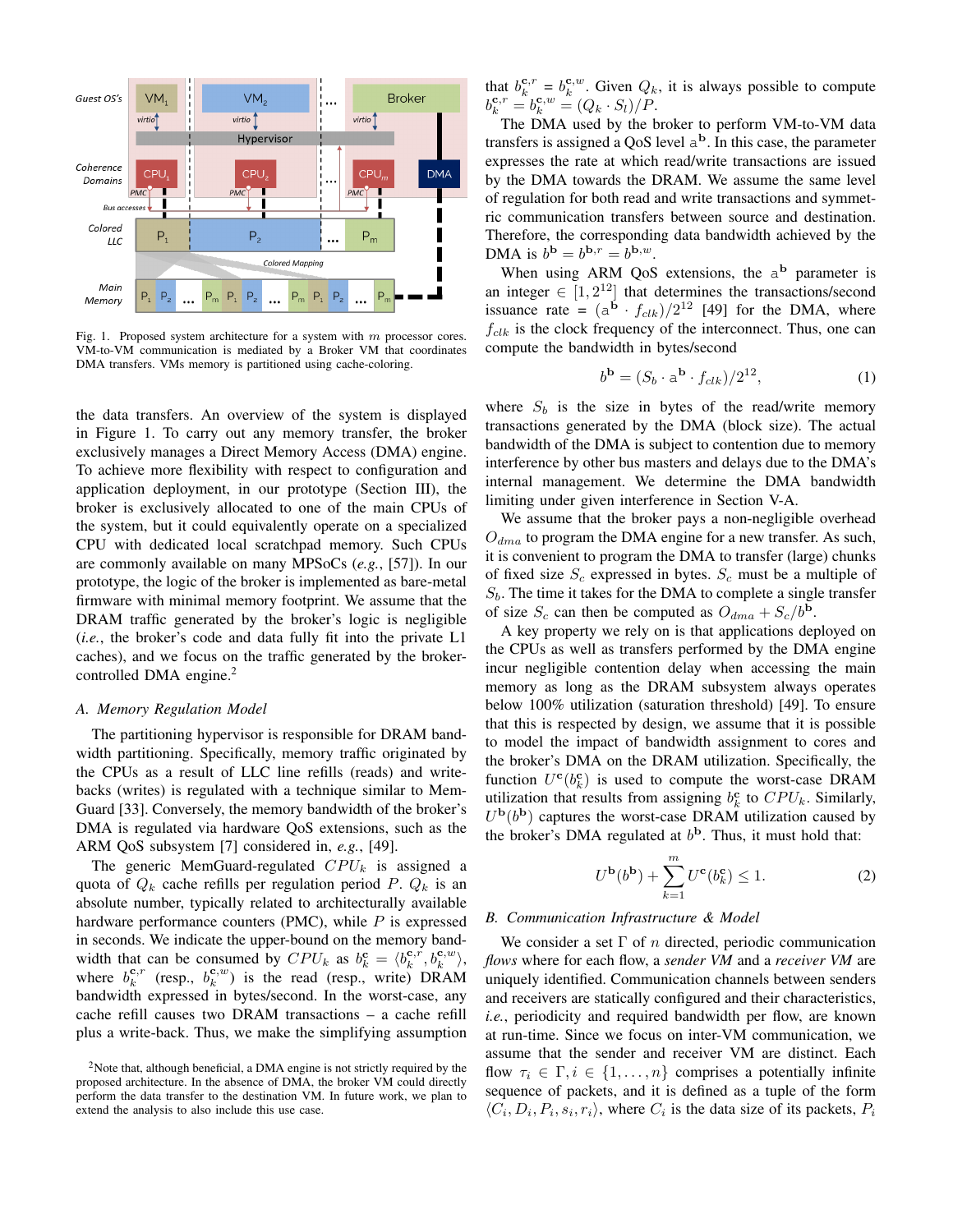is its period –or minimal inter-arrival time for sporadic flows– and  $D_i$  represents its (arbitrary) relative deadline. Finally,  $s_i$ (resp.,  $r_i$ ) represents the index of the sender (resp., receiver) VM and corresponding CPU.

## III. ARCHITECTURE

Figure 1 presents our system architecture. A hypervisor instantiates a specialized VM for communication management (*broker* VM) and up to m−1 real-time constrained application VMs (each associated with one core). The hypervisor uses cache coloring [31] to provide dedicated cache partitions to each VM (including the broker VM) and regulates the bandwidth of the VMs using MemGuard [59]. It also configures the DMA engine's bandwidth regulation and memory mapping. The system features an IO-MMU (*e.g.*, [8]) that allows the DMA to use the same address translation as the cores.

#### *A. Virtio Interface*

In order to achieve maximum portability across different virtual machines and guest OSs, the communication model as specified in Section II utilizes the widely-used *virtio* specification [1] as the interface for data exchange. The guest operating system can use regular virtio-compliant drivers. The hypervisor exposes a virtualized device (virtio device) to the guest OS and provides a transparent relay of communication requests to the broker VM. Virtio provides several types of virtual devices (*e.g.*, block or network devices).

The virtio specification follows a classic driver model for DMA-capable devices: The driver allocates data buffers and provides them to the (virtual) device in advance for incoming traffic and on-demand for outgoing traffic. Data buffers are organized in a structure called *virtqueue*, which is based on a buffer descriptor table, and two ring buffers for buffer exchange between driver and device. Virtio devices utilize multiple virtqueues for different purposes. A basic device setup uses one RX virtqueue for incoming traffic and one TX virtqueue for outgoing traffic. In addition to the device types, the virtio specification defines their virtqueues, and the format of data exchange with them. Furthermore, different transport options for virtqueues such as MMIO and PCI-based device virtualization are specified.

The event notification between drivers and devices relies on OS/hypervisor-provided primitives. Specifically, a virtio device can notify a driver using interrupts. A driver can notify a device using a synchronous exception by performing an access to a specific address that is mapped with restricted access permissions for the VM.

Our approach uses the interface for socket-type devices, which avoids the overheads of simulating a full communication device (*e.g.*, networking card) by utilizing the inherent ring buffers of the virtio specification for direct packet exchange between the guest and the host (hypervisor). We use one virtqueue for incoming (RX) and one virtqueue for outgoing (TX) data transfers. The socket interface also defines a third type of virtqueue for event data that is not required by our approach and therefore unused in our architecture.

Virtio socket devices transfer data in packets, which consist of a fixed-size header and a data payload of dynamic size. However, since the receiver allocated buffers for incoming traffic in advance, the buffers' (pre-allocated) size can be much smaller than the data payload buffer. This has to be accommodated in the communication infrastructure by splitting the payload and copying it into multiple receiver buffers. As a simplification, we split packets with large payloads into multiple data transfers.

# *B. Data Flow Scheduling*

Our approach employs a trusted communication broker VM for predictable data traffic between otherwise isolated environments. As discussed in Section II, this is achieved by scheduling and rate-limiting the data transfers of statically defined communication flows between pairs of VMs. The broker receives all packet transfer requests and schedules the packets according to EDF using the fixed granularity  $S<sub>c</sub>$ . The broker then programs the DMA to perform data copies of the same  $S_c$  size. The packets are inserted into a queue sorted by increasing absolute deadlines. To reduce the processing overhead on the broker VM, we use a separate queue per guest and let the driver on the sender core insert the packet from hypervisor mode. Due to this optimization, we create a separate cache partition to isolate data that needs to be shared between broker and hypervisor from interference. This partition contains information about the communication channels, the sorted packet queues of all guests, lock objects, and ring buffers for the return of used packet information objects.

Figure 2 shows an example packet transfer from  $VM<sub>1</sub>$  to  $VM_2$ . When a guest application in  $VM_1$  decides to send a packet  $\mathbb O$ , its virtio socket driver prepares the packet header and payload in a buffer in the TX virtqueue.  $VM_1$  then  $\circledcirc$ sends a notification to the virtio socket device. The device, which operates in hypervisor mode,  $\odot$  determines the channel of the pending packet and inserts the packet information into the per-VM transfer queue. In detail, the device computes the absolute deadline for the packet as the current time plus the modified relative deadline  $D_i'$  for the packet (see Section IV for how  $D_i'$  is derived) and inserts the packet into the queue, sorting by the absolute deadline. Then  $\odot$  it notifies the broker VM. The broker proceeds to  $\odot$  schedule all transfers pending from any guest (see also the analysis in Section IV). When a packet is scheduled for transfer, the DMA engine is programmed to  $\circledcirc$  copy the payload data from the TX buffer of the sender to an empty RX buffer of the receiver. After completion  $\odot$ , the DMA notifies the broker, which in turn <sup>8</sup> informs the sender and the receiver VM of the completed transfer. The guest OSs will then  $\circledcirc$  free the no longer required TX buffer  $(VM_1)$  and process the received packet payload  $(V M_2)$ . Lastly,  $V M_2$  will add a new (or the received) RX buffer to its RX virtqueue to restore the full capacity of the virtqueue for incoming traffic.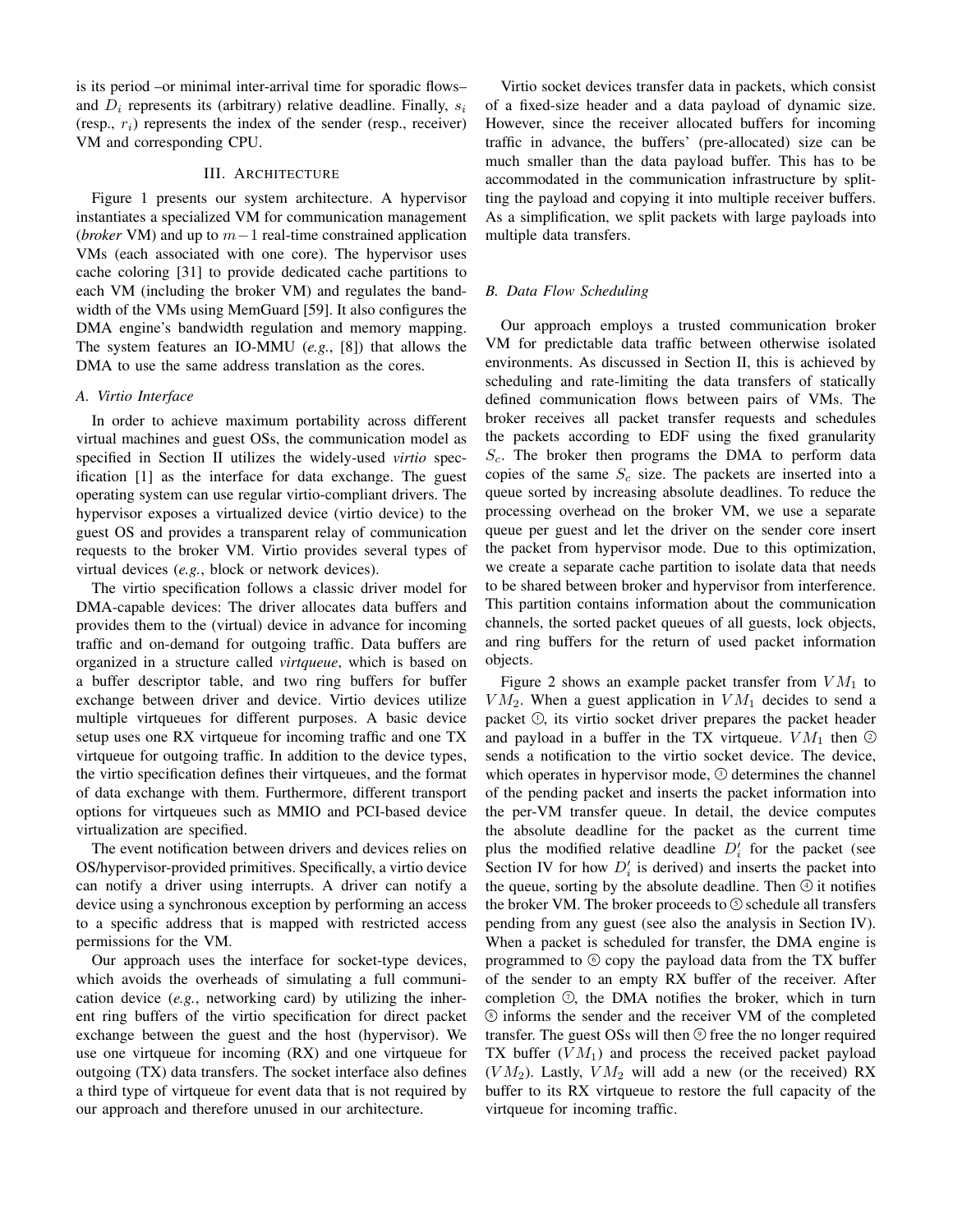

Fig. 2. Communication flow in the virtio backend for an example packet transfer from  $VM_1$  to  $VM_2$ .

## *C. Implementation*

We have validated our architecture by implementing it on a Xilinx ZynqMP ZCU102 embedded MPSoC [57]. The platform features four ARM Cortex-A53 cores sharing a last level L2 cache of 1 MiB size. Each core has 32 KiB of private L1 instruction and data caches. The cores provide cache-refill performance counters needed for MemGuard. Our implementation employs the coherent DMA provided by the ZCU102 and limits its transfer rate using the interconnect's hardware QoS regulators [7].

We use the partitioning hypervisor Jailhouse [4]. By courtesy of earlier works [31], [49] that made their implementations publicly available, the Jailhouse version used in this work integrates cache coloring, MemGuard, and QoS bandwidth regulation. We implemented the virtio PCI transport layer based on Jailhouse's virtualized PCI root controller. The virtio PCI transport layer enables automatic discovery of our virtio socket devices by the OS. The socket device is implemented in the hypervisor and integrates with the broker VM for data exchange and signaling.

The communication broker is implemented as a baremetal application with minimal footprint, and its code and data sections fit entirely in the core's L1 caches. For all code and data of the broker as well as all shared data between hypervisor and broker, we use a dedicated cache partition in the L2 cache to reduce cache interference with the other VMs. Packet notifications are implemented using chip-wide broadcast events (SEV/WFE) to eliminate IPI delays and IRO processing overheads. The overhead for notification  $\odot$  is therefore included as a small constant overhead in the queue insertion  $\odot$  and the queue searching  $\odot$ .

We have integrated our architecture with FreeRTOS [22] guest instances<sup>3</sup> where we implemented a virtio socket driver and the PCI transport layer. We note that Linux provides a standard virtio socket driver. However, since the Linux kernel enforces extra data copies for secure communication between kernel and user-space, we believe the Linux implementation might introduce considerable overheads. We plan to integrate the Linux driver and evaluate its performance in future work.

Our implementation of the memory bandwidth regulation currently does not take the (comparatively few) memory accesses performed by the hypervisor and by the address translation units into account. Furthermore, the hypervisor address space is not colored, and memory accesses by the hypervisor can result in the eviction of cache lines.

# IV. ANALYSIS

In this section, we discuss how to assess schedulability for a flow set  $\Gamma$  assuming a DMA bandwidth  $b^{\bf b}$ . Following the architecture described in Section III, we assume that a packet of flow  $\tau_i$  arrives when the guest application sends it and completes when the receiver VM is notified of the transfer; hence, we say that  $\tau_i$  is schedulable if the difference between completion and arrival time for any packet of  $\tau_i$  is no larger than its relative deadline  $D_i$ .

We show how  $\Gamma$  can be transformed into a set of sporadic tasks Γ ′ whose feasibility can be tested using standard analysis techniques for uniprocessor scheduling, such that Γ ′ being schedulable implies that  $\Gamma$  is also schedulable. Specifically, we will transform each flow  $\tau_i$  into a limited preemption [9], [12], sporadic task  $\tau'_i = \langle C'_i(b^{\mathbf{b}}), D'_i, P'_i, J'_i, q'_i(b^{\mathbf{b}}) \rangle$ , where  $C'_i(b^{\mathbf{b}})$ is the execution time of the task,  $P'_i$  its minimum interarrival time,  $D'_i$  its relative deadline,  $J'_i$  its release jitter, and  $q'_i(b^b)$ the maximum time that the task executes in non-preemptive mode.

Let  $a_{i,j}$  denote the arrival time of the j-th packet of flow  $\tau_i$ ; by definition in our model, it holds that  $a_{i,j+1} \ge a_{i,j} + P_i$ . As discussed in Section III-B, the absolute deadline of the packet is computed by the virtio device. The arrival time  $a'_{i,j}$  of the j-th job of the transformed task  $\tau'_i$  corresponds to the instant at which the absolute deadline is computed. Let  $O_s^{\min}$ ,  $O_s^{\max}$  denote the minimum and maximum time, respectively, between the guest application sending the packet and the virtio device computing its deadline. This implies that for any packet/job,  $a'_{i,j} \ge a_{i,j} + O_s^{\min}$  and  $a'_{i,j} \le a_{i,j} + O_s^{\max}$ ; and from  $a_{i,j+1} \ge a_{i,j} + P_i$  we derive:  $a_{i,j+1}^{\gamma} - O_s^{\min} \ge a_{i,j}^{\gamma} - O_s^{\max} + P_i$ , which means that  $\tau'_{i}$  is still sporadic but with a reduced period  $P'_i = P_i + O_s^{\min} - O_s^{\max}$ . As we will show in Section V-B, in practice the difference  $O_s^{\max} - O_s^{\min}$  is small (less than one microsecond in our implementation).

Note that, even if the absolute deadline of the packet is computed at time  $a'_{i,j}$ , the packet does not immediately become eligible for scheduling at the broker; this is because the device needs to insert the packet in the corresponding queue and inform the broker. We model such behavior by introducing a release jitter  $J_i'$  for the transformed task, where  $J_i'$  represents the maximum time required for queue insertion and notification.

As discussed in Section III-A, each packet of  $\tau_i$  is broken into a set of  $[C_i/S_c]$  transfers: specifically,  $[C_i/S_c] - 1$ transfers of length  $S_c$ , and one of length  $C_i^{\text{last}}$ transfers of length  $S_c$ , and one of length  $C_i^{\text{last}} = C_i - ( [C_i/S_c] - 1) \cdot S_c$ . Each of the former has a transfer time  $O_{dma} + S_c/b^b$ ; note that  $O_{dma}$  includes the time required to

<sup>&</sup>lt;sup>3</sup>The implementation is available at https://github.com/gschwaer/rt-virtio.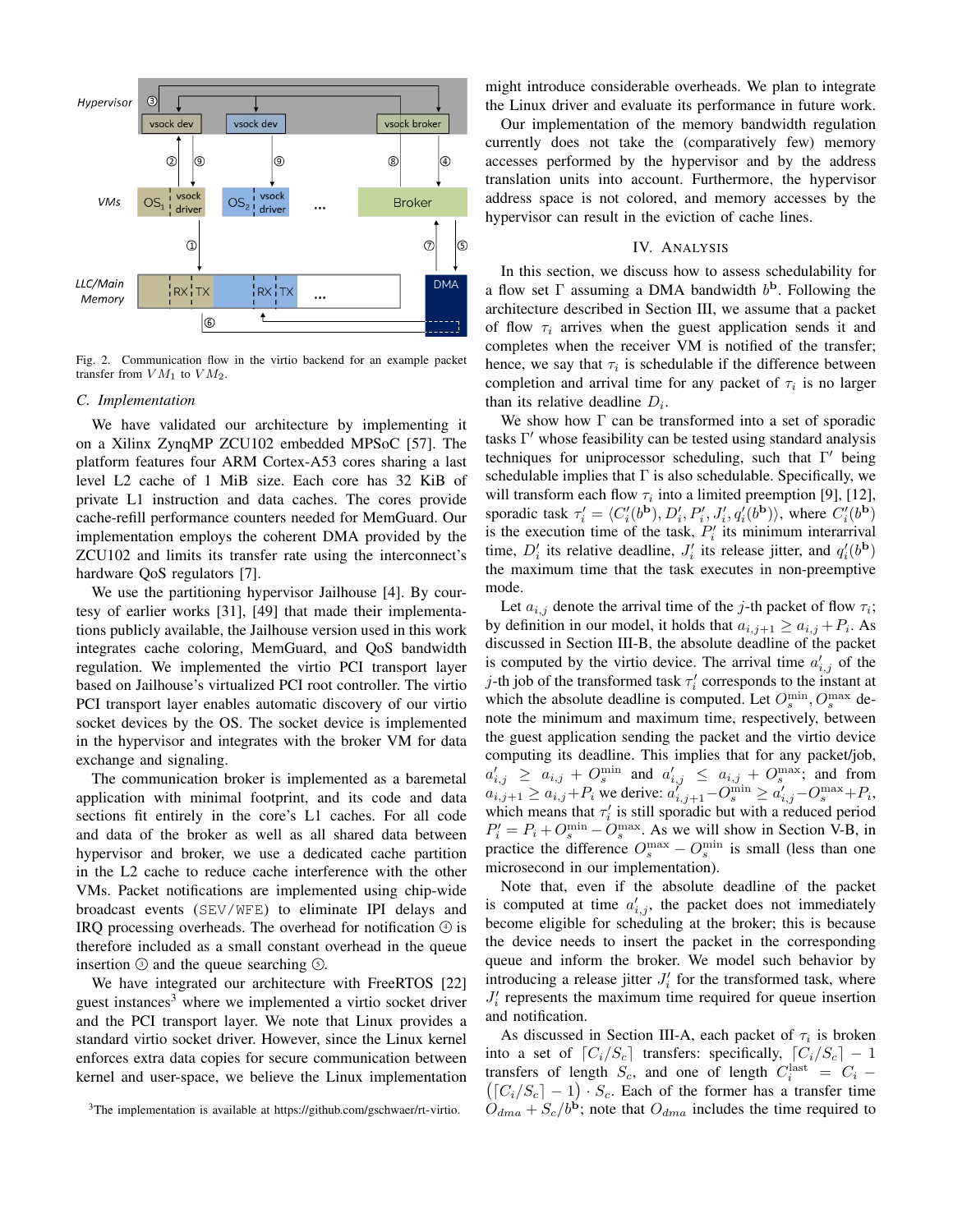make a scheduling decision, the time to program the DMA engine before the transfer, the time for processing the DMA notification once the transfer is completed, and the time it takes to trigger a notification of a partial transfer to the receiver VM. The last transfer suffers an additional overhead  $O_{pckt,i}$  to remove the packet from its sender's queue, resulting in a transfer time  $\ddot{O}_{dma} + C_i^{\text{last}}/b^{\text{b}} + O_{pckt,i}$ . We show how to determine the values of such overheads in details in Section V-B. Furthermore, the broker cannot make any scheduling decision while a transfer is ongoing. We thus model the scheduling of data transfers by associating each task  $\tau'_{i}$ with an execution time:

$$
C_i'(b^{\mathbf{b}}) = (\lceil C_i/S_c \rceil - 1) \cdot (O_{dma} + S_c/b^{\mathbf{b}}) + (3)
$$
  
\n
$$
O_{dma} + C_i^{\text{last}}/b^{\mathbf{b}} + O_{pckt,i} =
$$
  
\n
$$
= \lceil C_i/S_c \rceil \cdot O_{dma} + C_i/b^{\mathbf{b}} + O_{pckt,i},
$$

obtained by summing the transfer times of all packets, and a non-preemptive time equal to the maximum transfer time of any packet:

$$
q'_i(b^{\mathbf{b}}) = O_{dma} + (4)
$$
  

$$
\begin{cases} C_i^{\text{last}}/b^{\mathbf{b}} + O_{pckt,i} & \text{if } C_i \leq S_c; \\ \max\left(S_c/b^{\mathbf{b}}, C_i^{\text{last}}/b^{\mathbf{b}} + O_{pckt,i}\right) & \text{if } C_i > S_c. \end{cases}
$$

Finally, let  $O<sub>r</sub>$  to denote the time required by the receiver VM to obtain such notification after it is triggered by the broker. When scheduling flow  $\tau_i$ , our implementation uses a modified relative deadline  $D'_i = D_i - O_s^{\max} - O_r$ . Hence, if Γ' is schedulable, any packet of  $τ<sub>i</sub>$  will complete transfer no later than  $a'_{i,j} + D_i - O_s^{\max} - O_r$ ; since  $a'_{i,j} \le a_{i,j} + O_s^{\max}$ and it takes  $O_r$  to notify the receiver VM after the last data transfer of the packet, this means that the packet will complete no later than  $a_{i,j} + D_i$ , *i.e.*,  $\tau_i$  and indeed  $\Gamma$  is schedulable according to our model.<sup>4</sup>

We next summarize the schedulability analysis for sporadic, limited-preemption tasks under EDF in [9], [12]. Note that [9], [12] do not consider release jitter, but such term can be integrated in the analysis following related work (*e.g.*, see [50]). We use  $U_i'(b^{\mathbf{b}}) = C_i'(b^{\mathbf{b}})/P_i'$  and  $U'(b^{\mathbf{b}}) = \sum_{i=1}^n U_i'(b^{\mathbf{b}})$  for the utilizations of task  $\tau'_i$  and task set  $\Gamma'$ , respectively.

For an interval of length  $t$ , the demand bound function  $DBF_i(t, b^{\mathbf{b}})$  of task  $\tau'_i$  is the maximum cumulative execution requirement of all jobs of  $\tau'_{i}$  that have both their release times and absolute deadlines within the interval. When including release jitter and arbitrary deadlines, this is computed as:

$$
DBF_i(t, b^{\mathbf{b}}) = \max\left(0, 1 + \left\lfloor \frac{t - (D'_i - J'_i)}{P'_i} \right\rfloor\right) \cdot C'_i(b^{\mathbf{b}}). \tag{5}
$$

[9], [12] show that if  $\Gamma'$  is not schedulable, then at least one of the following conditions must hold: (1)  $\exists t \geq 0$  such that:

$$
\sum_{i=1...n} DBF_i(t, b^{\mathbf{b}}) > t; \tag{6}
$$

<sup>4</sup>Note that the reverse is not true, *i.e.*, it is possible for  $\Gamma$  to be schedulable and Γ ′ to be unschedulable. Hence, the schedulability condition in the Theorem 1 is necessary and sufficient for  $\Gamma'$  but only sufficient for  $\Gamma$ .

(2)  $\exists t, t'$  with  $t \ge t' > 0$  and a job of a task  $\tau'_j$  with absolute deadline strictly greater than  $t$  such that the job executes nonpreemptively between time  $0$  and  $t'$  and:

$$
\sum_{i=1...n, i \neq j} DBF_i(t, b^{\mathbf{b}}) > t - t'. \tag{7}
$$

Note that by definition  $t' \leq q'_j(b^{\mathbf{b}})$ , and hence  $t - t' \geq t$  $q'_j(b^{\mathbf{b}})$ . Therefore, Equation 7 implies:

$$
q_j'(b^{\mathbf{b}}) + \sum_{i=1...n, i \neq j} DBF_i(t, b^{\mathbf{b}}) > t.
$$
 (8)

Also note that since the job of  $\tau'_j$  executes starting at 0 and has absolute deadline after t, it must hold  $D'_j > t$ . Assume  $D'_j > t$  $t \ge D'_j - J'_j$ ; then by definition  $DBF'_j(t, b^{\mathbf{b}}) \ge C'_j(b^{\mathbf{b}}) \ge$  $q'_j(b^{\mathbf{b}})$ . This implies:

$$
\sum_{i=1...n} DBF_i(t, b^{\mathbf{b}}) \ge q'_j(b^{\mathbf{b}}) + \sum_{i=1...n, i \ne j} DBF_i(t, b^{\mathbf{b}}) > t,
$$
\n(9)

meaning that Condition  $(1)$  is also violated at time t. For this reason, it suffices to check Condition (2) for  $t < D'_j - J'_j$ , for which  $DBF_j(t, b^{\mathbf{b}}) = 0$  and thus  $\sum_{i=1...n, i \neq j} DBF_i(t, b^{\mathbf{b}}) =$  $\sum_{i=1...n} DBF_i(t, b^{\mathbf{b}}).$ 

A schedulability criterion can then be constructed by negating Condition (1) and (2). In the following theorem, we express it in a compact way by maximizing the value of  $q'_{j}(b^{\mathbf{b}})$  in Equation 8 over all tasks that meet the condition  $\check{D}'_j-J'_j>t.$ 

*Theorem 1:* A sporadic limited-preemption task set  $\Gamma'$  is schedulable under EDF if and only if:

$$
\forall t \ge 0 : Q(t, b^{\mathbf{b}}) + \sum_{i=1...n} DBF_i(t, b^{\mathbf{b}}) \le t,
$$
 (10)

where:

$$
Q(t, b^{\mathbf{b}}) = \max 0 \cup \{q'_j(b^{\mathbf{b}}) \mid \forall j \in \{1...n\}, D'_j - J'_j > t\}.
$$
\n(11)

Note that Theorem 1 does not provide a schedulability test, because we cannot test an infinite number of values of t. However, it is simple to see that it is sufficient to test those values of  $t$  for which the demand bound function for some task changes, which comprise the following set:

$$
\mathcal{D} = \{k \cdot P'_i + D'_i - J'_i \mid \forall i \in \{1...n\}, k \in \mathbb{N}\}.
$$
 (12)

Furthermore, following [10], [11], [23], it can be shown that if Conditions (1), (2) are violated, then it must hold  $U'(b^{\mathbf{b}}) > 1$ or  $t < T^*(b^{\mathbf{b}})$ , with:

$$
T^*(b^{\mathbf{b}}) = \n\begin{cases} \nH & \text{if } U'(b^{\mathbf{b}}) = 1; \\
\min\left[H, \max\left(\max_{i=1}^n \{D'_i - J'_i\}, \frac{1}{1 - U'(b^{\mathbf{b}})} \cdot \sum_{i=1}^n U'_i(b^{\mathbf{b}}) \cdot \left(P'_i - (D'_i - J'_i)\right)\right)\right] & \text{if } U'(b^{\mathbf{b}}) < 1,\n\end{cases}
$$
\n(13)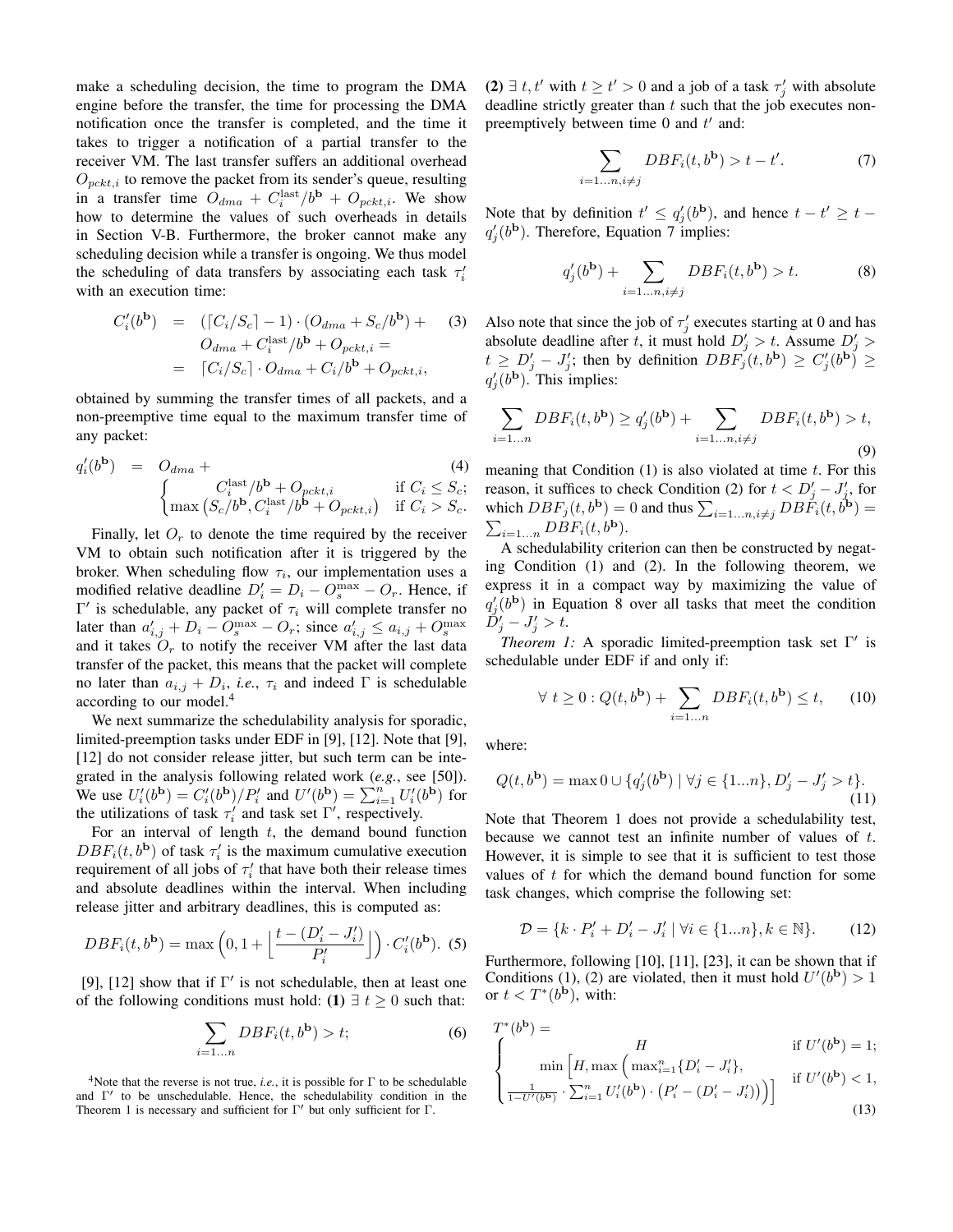Algorithm 1: Compute minimum DMA bandwidth for which Γ' is schedulable

- 1 input: Transformed task set Γ' 2 output: Minimum bandwidth  $b_{\min}^{\mathbf{b}}$ ; or **FAILURE** if the task set cannot be scheduled **3 if**  $U'(b^{\mathbf{b}}) \leq 1$  *cannot be satisfied* **then**
- 4 | return FAILURE

5 Compute  $b_{\min,0}^{\mathbf{b}}$  (Eq. 16) 6  $b_{\min}^{\mathbf{b}} \leftarrow b_{\min,0}^{\mathbf{b}}$ 7 for  $t_k \in \mathcal{D}$  *in increasing order* do 8 if  $t_k \geq T^*(b_{\min}^{\mathbf{b}})$  then 9  $\left| \right|$  return  $b_{\min}^{\text{b}}$ 10 **if**  $Q(t_k, b^{\mathbf{b}}) + \sum_{i=1}^n DBF_i(t_k, b^{\mathbf{b}}) \leq t_k$  cannot be *satisfied* then 11 | return FAILURE 12 Compute  $b_{\min,k}^{\mathbf{b}}$  (Eq. 18 for case  $Q(t_k, b^{\mathbf{b}}) = 0$ ) 13  $b_{\min}^{\mathbf{b}} \leftarrow \max(b_{\min}^{\mathbf{b}}, b_{\min,k}^{\mathbf{b}})$ 

where  $H = \text{lcm}(P'_1, \ldots, P'_n)$  is the hyperperiod. Therefore, instead of Equation 10 the schedulability test can use the equivalent condition:

$$
U'(b^{\mathbf{b}}) \le 1 \wedge \qquad (14)
$$
  
\n
$$
\forall t \in \mathcal{D}, t < T^*(b^{\mathbf{b}}): Q(t, b^{\mathbf{b}}) + \sum_{i=1...n} DBF_i(t, b^{\mathbf{b}}) \le t.
$$

Note that the test involves performing a  $O(n)$  computation for each time point in  $\mathcal D$  until  $T^*(b^{\bf b})$ . As discussed in [9], [12], if  $U'(b^{\mathbf{b}})$  is upper bounded by a constant  $c < 1$ , then the number of points to be tested, and thus the complexity of the test, is pseudo-polynomial.

## *A. Minimum DMA Bandwidth*

Equation 14 allows us to check the schedulability of the transformed task set  $\Gamma'$ , and therefore also of the original flow set  $\Gamma$ , assuming that the bandwidth  $b^{\bf b}$  available to the DMA is given. However, in general the system designer might be more interested in specifying a set of flows, and then determining the minimum value of  $b^{\mathbf{b}}$  under which  $\Gamma'$  is schedulable; minimizing  $b^{\text{b}}$  maximizes the remaining memory bandwidth that can be assigned to the  $m$  cores according to Equation 2. A naive way of computing such minimum bandwidth  $b_{\min}^{\mathbf{b}}$ would be to use binary search over the values of  $b^{\mathbf{b}}$  that satisfy Equation 14. However, in the remaining of this section we show that we can directly compute  $b_{\min}^{\mathbf{b}}$  with the same computational complexity of running the test in Equation 14 –that is, by performing a  $O(n)$  computation for each tested point in D. For simplicity of exposition, let us index the time instants in  $D$  as  $t_1, t_2, \ldots, t_k, \ldots$  in increasing order. We also use  $\eta_i(t) = \max\left(0, 1 + \left|\frac{t - (D'_i - J'_i)}{P'_i}\right|\right)$  to denote the number of jobs included in the demand bound function for  $\tau'_i$  at t.

Note that the condition  $U'(b^{\mathbf{b}}) \leq 1$  can be rewritten to:

$$
\sum_{i=1}^{n} \left( [C_i/S_c] \cdot O_{dma} + C_i/b^{\mathbf{b}} + O_{pckt,i} \right) / P'_i = (15)
$$
  

$$
\sum_{i=1}^{n} \left( [C_i/S_c] \cdot O_{dma} + O_{pckt,i} \right) / P'_i + \frac{\sum_{i=1}^{n} C_i / P'_i}{b^{\mathbf{b}}} \le 1.
$$

Then if  $\sum_{i=1}^{n} ([C_i/S_c] \cdot O_{dma} + O_{pckt,i})/P'_i \geq 1$ , the condition cannot be satisfied, and the task set is unschedulable. Otherwise, we obtain:

$$
b^{\mathbf{b}} \ge \frac{\sum_{i=1}^{n} C_i / P'_i}{1 - \sum_{i=1}^{n} \left( \left[ C_i / S_c \right] \cdot O_{dma} + O_{pckt,i} \right) / P'_i}.
$$
 (16)

Let  $b_{\min,0}^{\mathbf{b}}$  denote the minimum value of  $b^{\mathbf{b}}$  that satisfies Equation 16 (that is, the right hand size of the equation). We use  $b_{\min,k}^{\mathbf{b}}$  to denote the minimum value of  $b^{\mathbf{b}}$  that satisfies Equation 10 for  $t = t_k$ ; we can obtain  $b_{\min,k}^{\mathbf{b}}$  by rewriting Equation 10 in a way similar to Equation 15. However, because it can either hold  $Q(t, b^{\mathbf{b}}) = 0$  or  $Q(t, b^{\mathbf{b}}) = O_{dma} + S_c/b^{\mathbf{b}}$ or  $Q(t, b^{\mathbf{b}}) = O_{dma} + C_j^{\text{last}}/b^{\mathbf{b}} + O_{pckt,j}$  for some task  $\tau'_j$ , we have to consider three cases. If  $\frac{4}{7} \tau'_j : D'_j - J'_j > t$ , then  $Q(t, b^{\mathbf{b}}) = 0$  and we obtain:

$$
\sum_{i=1...n} DBF_i(t, b^{\mathbf{b}}) = \qquad (17)
$$
\n
$$
\sum_{i=1}^{n} \eta_i(t) \cdot \left( [C_i/S_c] \cdot O_{dma} + O_{pckt,i} \right) + \frac{\sum_{i=1}^{n} \eta_i(t) \cdot C_i}{b^{\mathbf{b}}} \le t.
$$

Again, if  $\sum_{i=1}^{n} \eta_i(t) \cdot (\lceil C_i/S_c \rceil \cdot O_{dma} + O_{pckt,i}) \geq t$ , the condition cannot be satisfied, and the task set is unschedulable. Otherwise we obtain:

$$
b_{\min,k}^{\mathbf{b}} = \frac{\sum_{i=1}^{n} \eta_i(t) \cdot C_i}{t - \sum_{i=1}^{n} \eta_i(t) \cdot \left( \left[ C_i / S_c \right] \cdot O_{dma} + O_{pckt,i} \right)}.
$$
\n(18)

Similar equations can be derived if there exists a task  $\tau'_j$  with  $D'_j - J'_j > t$ , in which case we need to consider both the case of  $Q(t, b^{\mathbf{b}}) = O_{dma} + C_j^{\text{last}}/b^{\mathbf{b}} + O_{pckt,j}$ , where  $\tau'_j$  is the task with the largest value of  $C_j^{\text{last}}$  among those that satisfy  $D'_j - J'_j > t$ , as well as the case  $Q(t, b^b) = O_{dma} + S_c/b^b$ (if for any such task it holds  $C_i > S_c$ ). In this case,  $b_{\min,k}^{\mathbf{b}}$  is taken as the maximum between the cases that apply.

Finally, Algorithm 1 shows how to compute  $b_{\min}^{\mathbf{b}}$ . We initially set  $b_{\min}^{\mathbf{b}} = b_{\min,0}^{\mathbf{b}}$ . Then, we iterate over the points in D. At each step, we update  $b_{\min}^{\mathbf{b}}$  as the maximum between its previous value, and the newly computed  $b_{\min,k}^{\mathbf{b}}$ . If at any step the schedulability condition cannot be met no matter the value of  $b^{\bf b}$ , the algorithm fails. Otherwise, the algorithm terminates once it reaches a  $t_k$  greater than or equal to  $T^*(b_{\min}^{\mathbf{b}})$ , as this guarantees that the condition is met for all subsequent values of t under the computed DMA bandwidth  $b_{\min}^{\mathbf{b}}$ .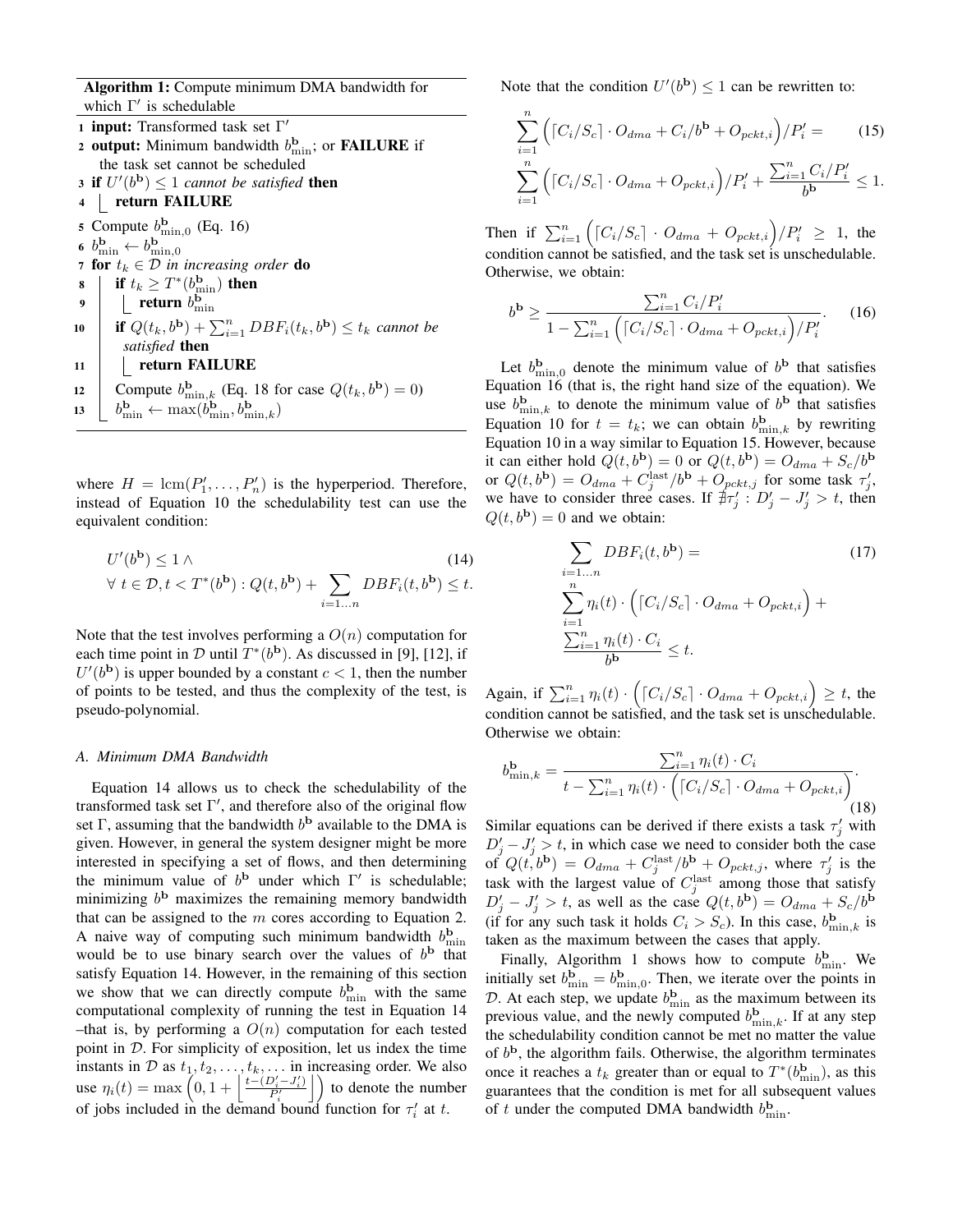# V. EXPERIMENTAL EVALUATION

This section presents the empirical methodology we adopt to measure the maximum DRAM bandwidths under CPU and DMA regulation while still satisfying Equation 2. We validate the architecture proposed in Section III and present our overhead-aware schedulability experiments.

# *A. Measuring DRAM Saturation*

We study the DRAM saturation point from the perspective of the CPU and the DMA. Following a similar methodology as [49], we first establish a relationship between the worst DRAM stress generated by CPUs alone and then under various MemGuard budget values. We then study the amount of bandwidth extracted by the DMA from the memory subsystem and its relationship to the corresponding QoS regulation values. Finally, we investigate the combined contributions of MemGuard and QoS regulation levels.

*1) MemGuard Regulation and DRAM Utilization Using CPU:* In order to generate worst-case stress for the DRAM controller from the CPU subsystem, we use our publicly available *USTRESS* benchmark [49]. *USTRESS* uses write access patterns (which produces worse stress patterns than reads [26]) that miss in the L2 cache and access a closed DRAM row (row miss) on the same bank. *USTRESS* can therefore maximize the DRAM controller utilization. In fact, the bandwidth reported by *USTRESS* progressively decreases when the benchmark is (synchronously) executed on a progressively increasing number of cores.

We adapted the DRAM geometry of the original benchmark to the DRAM geometry of our Xilinx ZynqMP ZCU102. On the ZCU102, through documentation and experimentation, we found the DRAM organization to be three column shift bits, two bits for the bank, two bits for the bank group, and fifteen bits for the row. The combined bandwidth of the cores when synchronously executing *USTRESS* remains stable at approximately 960 MB/s, which is thus the maximum bandwidth that can be extracted from the DRAM memory subsystem at maximum utilization.

Next, we study the relationship between the maximum bandwidth of the memory subsystem and the MemGuard regulation values. As described in Section II, MemGuard works by assigning each  $CPU_k$  a regulation budget of  $Q_k$ cache refills per regulation period  $P$ .  $Q_k$  is measured in terms of L2 cache refills assessed via performance counters. In our setup, MemGuard regulation period and budget values are enforced by the Jailhouse hypervisor. Smaller  $P$  values allow for a finer-grained CPU regulation at the expense of increased overheads: an interrupt is generated and processed by the hypervisor at every regulation period in order to police the CPUs' budgets. Prohibitively small P values would cause MemGuard to misbehave due to excessive overheads. We, therefore, conducted experiments to select the smallest possible *viable* value of P for our setup (which represents a worst-case scenario for MemGuard regulation strategy). Furthermore, since we rely on the granularity of L2 cache-refill performance counters for  $Q_k$ , we also evaluated the minimum



Fig. 3. *USTRESS* bandwidth with increasing  $Q_k$  and  $P = 30 \mu s$ .

 $Q_k$  that can be feasibly enforced for a  $CPU_k$ . Our empirical results suggest that, with our setup, any value  $P < 30 \ \mu s$  and any value  $Q_k < 50$  (at  $P = 30 \mu s$ ) would cause MemGuard to misbehave.<sup>5</sup>

In order to establish the relationship between maximum memory bandwidth of the memory subsystem and MemGuard regulation, we, therefore, set  $P = 30 \mu s$  and progressively increase  $Q_k$  starting from 50 while accessing the memory subsystem using *USTRESS*. The results are presented in Figure 3, which shows a linear trend until the bandwidth reaches 960 MB/s at  $Q_k = 225$ . This corresponds to the maximum bandwidth the CPUs can extract from the DRAM at maximum utilization.

*2) QoS Regulation and DRAM Utilization Using DMA:* The ZCU102 has two DMA engines: the *ADMA* is cachecoherent, whereas the *GDMA* is not. Both DMAs can be QoS-regulated [57]. Since we assume cache-coherent DMA transfers (see Section II), we used the ADMA engine in our experiments. We configured the DMA burst length to its maximum, *i.e.*, 16, resulting in a 128 B transfer per transaction. Once again, all the transactions always target the same bank, but the sequential access pattern will produce row hits. Without QoS regulation and any interference, the bandwidth achievable from the DMA depends on the transfer chunk size  $S_c$ . For  $S_c \in \{4, 8, 16, 32, 64\}$  KiB, we measured a maximum throughput of approximately 2000, 2440, 2800, 3080, and 3190 MB/s, respectively.

The QoS supports different regulation modes [7] controlled by a set of read  $(ar_r, ar_b, ar_p)$  and write parameters  $(aw_r, aw_b, aw_p)$ . By setting  $ar_b = aw_b = 1$ , the parameters  $ar\_r$  and  $aw\_r$  are sufficient to enforce a strict regulation at the specified  $ar\_r$  ( $aw\_r$ ) level. In our experiments, we always use  $ar\ r = aw\ r$  corresponding to the QoS level a <sup>b</sup> described in Section II.

Figure 4 reports the DMA memory bandwidth for increasing QoS regulation values  $a^b = ar\_r = aw\_r$  and different chunk sizes  $S_c$  when accessing the same DRAM bank. The figure also shows the maximum theoretical bandwidth computed using Equation 1, with the maximum transaction size

<sup>&</sup>lt;sup>5</sup>Stressing the system using *USTRESS* with  $P < 30 \mu s$  caused consistent discrepancies between measured and nominal bandwidth.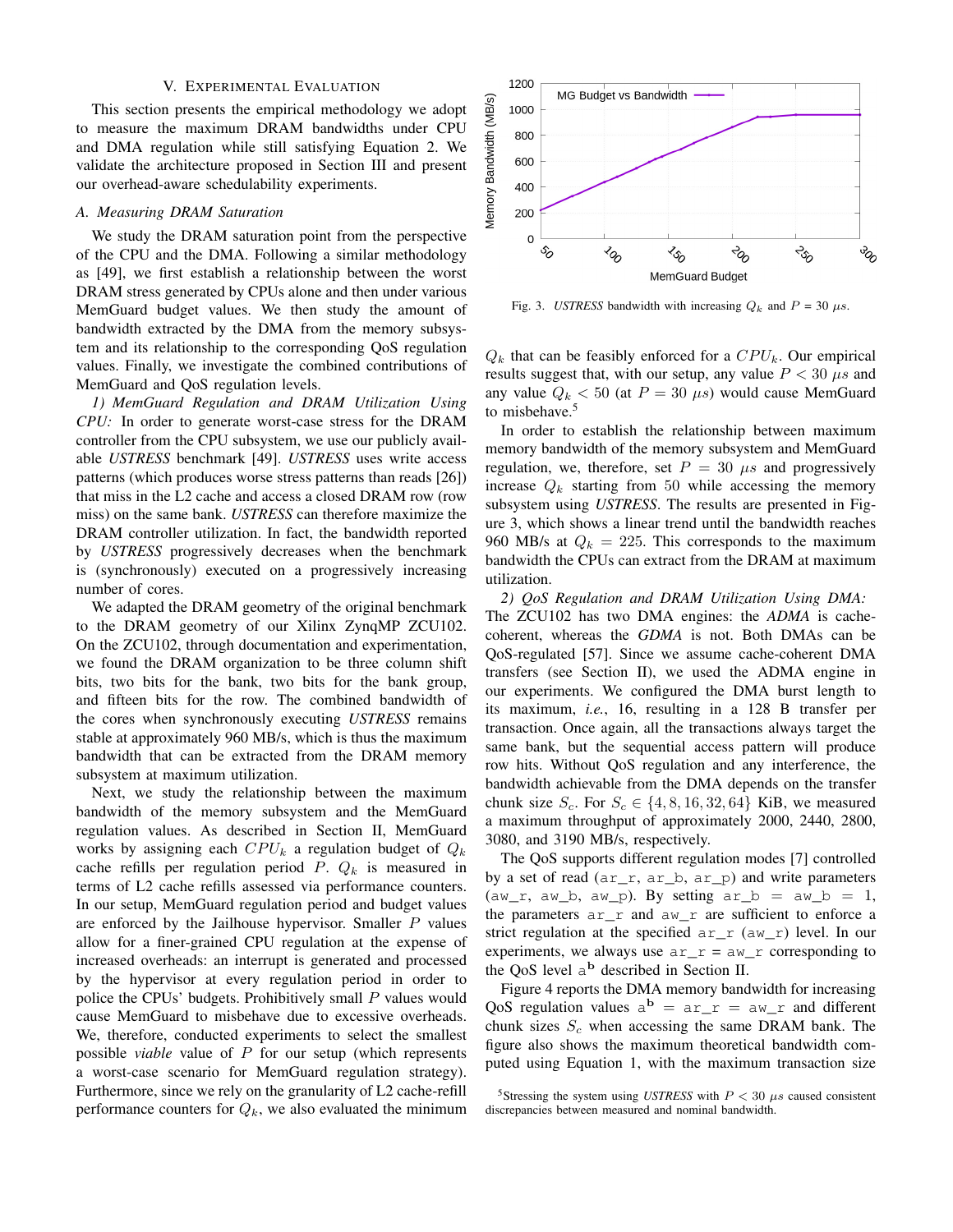

Fig. 4. DMA bandwidth for different sizes of  $S_c$  and QoS regulation values.

 $S_b$  = 128 B and the DRAM frequency  $f_{clk}$  = 0.5 GHz. In the least regulated cases  $a^b = 250$ , the bandwidth differs significantly depending on the chunk size. Thus larger  $S_c$ chunk sizes are preferred when only minimal QoS regulation is applied.

*3) Combining MemGuard and QoS Regulation:* The approach proposed in [49] to *independently* compute the Mem-Guard regulation for the cores and QoS level for the DMA –such that Equation 2 is satisfied– is not directly applicable to our setup. On the ZCU102, we are unable to prioritize DMA traffic over CPU traffic statically. When the CPUs are active before a regulation event happens, they can temporarily force the DMA below its assigned bandwidth due to the bursty nature of MemGuard regulation. The lost bandwidth is not recovered due to the strict QoS regulation  $(ar_b = aw_b = 1)$ .

Therefore, we empirically determine the different DMA and CPU contributions: We consider three active CPUs and one DMA. The CPUs are regulated via MemGuard at  $P = 30 \mu s$ and perform memory transactions using *USTRESS*. Starting with a per-CPU MemGuard budget  $Q_k = 50$  and proceeding step-wise towards higher  $Q_k$  values, we generate decreasing DMA traffic by controlling the QoS. For each  $Q_k$  level, we determine the maximum  $a^b$  such that the CPU bandwidth is unaffected by the presence of concurrent DMA transfers. Once such  $Q_k$  and  $a^b$  levels are known, the DMA bandwidth corresponding to this  $a^b$  can be determined via Figure 4.6 Each combination  $(Q_k, a^b)$  identifies a point that satisfies Equation 2 and results in the maximum utilization of the DRAM.

Table I reports the different  $(Q_k, a^b)$  value points. For example, when  $Q_k = 150$ , the CPUs are heavily regulated, and their bandwidth (220 MB/s) does not decrease even when the DMA is not regulated ( $a^{\bf b} = 0$  means that the QoS regulation is disabled). On the contrary, for  $Q_k = 210$ , any  $a^{\mathbf{b}} > 3$  would cause the CPUs bandwidth (308 MB/s) to decrease. Starting from  $Q_k \geq 225$ , the CPUs are interfering with each other even without any DMA-generated traffic.

# *B. Implementation Overheads*

We evaluate our implementation described in Section III-C by measuring critical overheads and delays as well as VMto-VM event signaling (see Table II). We insert non-invasive timestamping into our implementation. The timestamps are read out during planned idle intervals of the system and used to calculate the overheads. As a timing source, we use the CPU's system timer. It is synchronized across all cores, which permits the measurement of cross-core notification delays ( $\Delta_{BR}$ ). The measurements shown in Table II can be directly mapped to actions marked in Figure 2. Our test system employs two communicating VMs and four channels for two bidirectional links between the VMs. The implementation of the communication broker compiles to 4243 B of instructions and 8904 B of data. Dynamically allocated memory never exceeds 12288 B. Code and data fit into L1 caches for this configuration, which validates our assumption that the broker should not impact the memory bandwidth calculations. The allocated 128 KiB L2 cache partition is sufficient to host multiple communicating guests and channel configurations. In our configuration 3264 B are used. Per additional channel or VM we require additional 56 B or 1152 B, respectively. Hypercall and IRQ-related experiments were run 1000 times. Packet processing-related measurements are based on 4000 sent packets.

The derived overheads are used to bound the terms  $O_s^{\min}$ ,  $O_{s}^{\max}$ ,  $O_{dma}$ ,  $O_{pckt,i}$ ,  $J'_i$ ,  $O_r$ , as used in the analysis in Section IV. The virtio device assigns a timestamp after entering hypervisor mode and passing the PCI transport layer, which yields ( $\Delta_{HC}$  is round trip time):

$$
O_s^{\min} = \Delta_{HC}^{\min}/2 + \Delta_{PT}^{\min}.
$$
 (19)

$$
O_s^{\max} = \Delta_{HC}^{\max}/2 + \Delta_{PT}^{\max}.
$$
 (20)

The DMA overhead  $O_{dma}$  includes all overheads at the broker for steps  $\circled{S}$  to  $\circled{S}$  in Figure 2, except the the DMA transfer time itself and the time  $O_{pckt,i}$  to remove the packet from its sender's queue. Based on Table II, this results in:

$$
O_{dma} = m \cdot \Delta_{PS}^{\max} + \Delta_{PD}^{\max} + \Delta_{HC}^{\max} + \Delta_{IP}^{\max} + \Delta_{FT}^{\max}, (21)
$$

where the overhead  $\Delta_{PS}$  of finding the packet with the earliest deadline is paid  $m$  times because there are  $m$  per-VM queues. Because of the ordered per-VM queues, the broker only has to access the first element in each queue. This operation is implemented lock-free. When the DMA finishes the transfer, it will interrupt the broker, which results in an IRQ injection done by the hypervisor  $\Delta_{HC}$ , and the processing of the DMA interrupt by the broker  $\Delta_{IP}$ . At last, the broker notifies the receiver and the sender by sending an IPI to each from hypervisor mode  $\Delta_{FT}$ .

The IPI delay  $\Delta_{BR}$  is the time between the hypervisor sending the IPI and the receiver finishing the IRQ processing. The DMA overhead  $O_{dma}$  considers the full hypervisor entry and exit in  $\Delta_{FT}$ . However, the hypervisor exit is happening in parallel to the IPI delay in  $\Delta_{BR}$ . To correct for the duplicate

<sup>&</sup>lt;sup>6</sup>Given the observed delta between theoretical and experimental OoS to bandwidth conversion, Figure 4 should be preferred to determine the effective DMA bandwidth.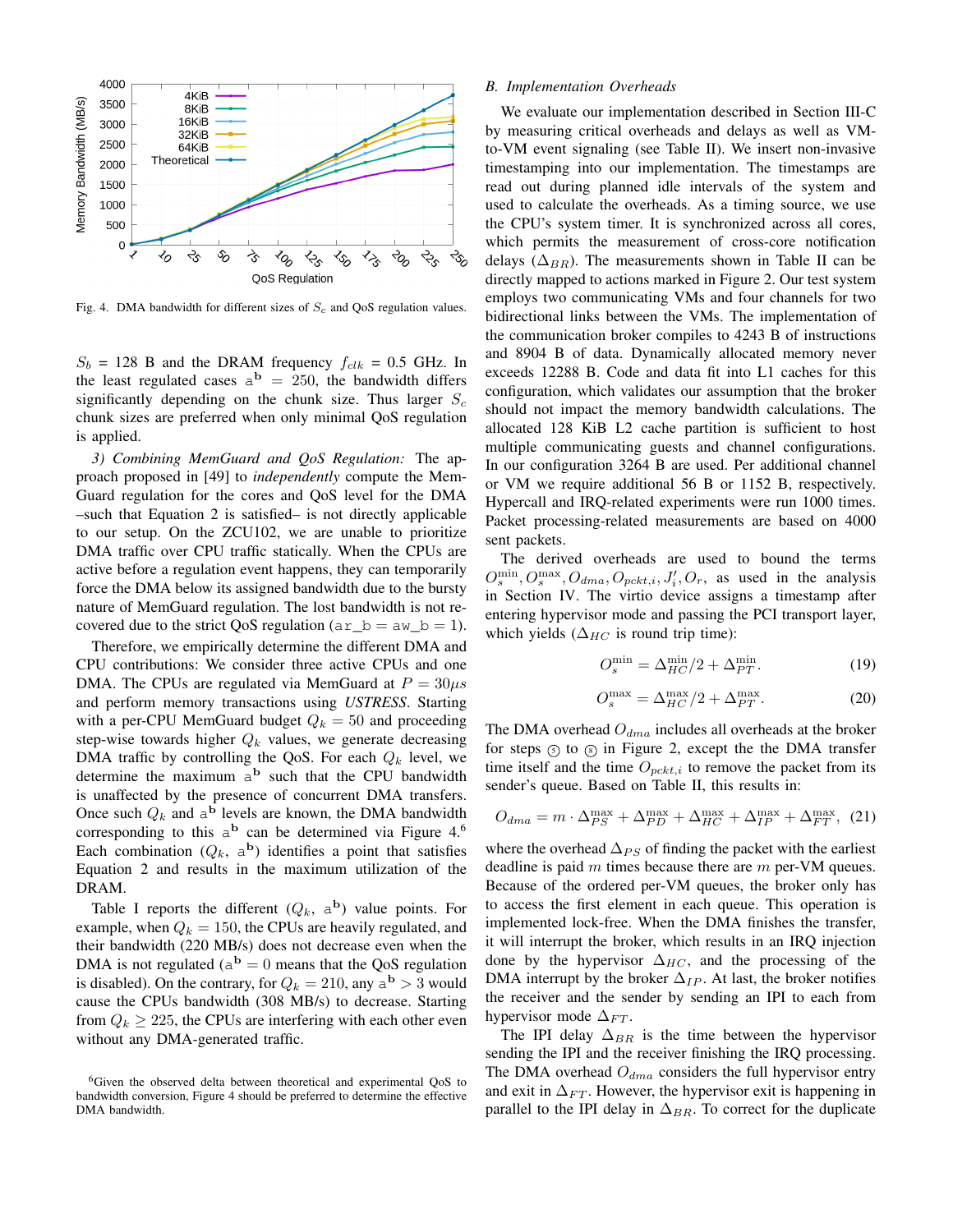TABLE I DMA QOS REGULATION VALUES TO PROTECT CORES AT FIXED MEMGUARD BUDGET.

| <b>Total MemGuard</b>    | Per Core Assigned     |            |                     | USTRESS Bandwidth (MB/s)   USTRESS Bandwidth (MB/s)   DMA Bandwidth (MB/s) @ $Q_0S$ a <sup>b</sup> |
|--------------------------|-----------------------|------------|---------------------|----------------------------------------------------------------------------------------------------|
| <b>Budget</b> $\sum Q_k$ | MemGuard Budget $Q_k$ | 1 CPU only | with 3 CPUs and DMA | s.t. BW of CPUs unaffected                                                                         |
| 150                      | 50                    | 220        | 220                 | 1074 $\circledcirc$ QoS 0 (disabled)                                                               |
| 165                      | 55                    | 244        | 244                 | 649 @ OoS 60                                                                                       |
| 180                      | -60                   | 264        | 264                 | 485 @ OoS 40                                                                                       |
| 195                      | 65                    | 286        | 286                 | 148 @ OoS 10                                                                                       |
| 210                      | 70                    | 308        | 308                 | 47 @ OoS 3                                                                                         |
| 225                      | 75                    | 330        | 318                 | No valid QoS possible                                                                              |

TABLE II OVERHEADS AND DELAYS IN OUR IMPLEMENTATION (IN NANOSECONDS) AND MAPPING TO COMMUNICATION FLOWS IN FIGURE 2.

|                             | <b>Symbol</b> | <b>Actions</b><br>Fig. $2$ | <b>MIN</b>      | AVG             | <b>MAX</b> | <b>MED</b>      |
|-----------------------------|---------------|----------------------------|-----------------|-----------------|------------|-----------------|
| Hypervisor entry & exit     | $\Delta_{HC}$ | ②                          | 939             | 941             | 949        | 939             |
| (Sender OS to Hyp.)         |               |                            |                 |                 |            |                 |
| PCI<br>transport<br>layer   | $\Delta_{PT}$ | ᠗                          | 111             | 295             | 757        | 292             |
| (Hyp.)                      |               |                            |                 |                 |            |                 |
| Packet parsing (Hyp.)       | $\Delta_{PP}$ |                            | 181             | 433             | 1161       | 424             |
| Queue locking (Hyp.)        | $\Delta_{QL}$ | ⊚                          | 71              | 98              | 142        | 101             |
| Queue insertion (Hyp.)      | $\Delta_{QI}$ | ⊚                          | $\overline{50}$ | 74              | 101        | 70              |
| Queue find location for     | $\Delta_{QA}$ | $^{(3)}$                   | 24              | $\overline{26}$ | 30         | $\overline{26}$ |
| insertion<br>(per packet)   |               |                            |                 |                 |            |                 |
| (Hyp.)                      |               |                            |                 |                 |            |                 |
| Queue remove (Broker)       | $\Delta_{QR}$ | ◉                          | 20              | 33              | 40         | 30              |
| Find packet with earliest   | $\Delta_{PS}$ | G)                         | 20              | 32              | 71         | 30              |
| deadline (per VM) (Bro-     |               |                            |                 |                 |            |                 |
| ker)                        |               |                            |                 |                 |            |                 |
| Process packet and pro-     | $\Delta_{PD}$ | 6                          | 373             | 406             | 949        | 393             |
| gram DMA (Broker)           |               |                            |                 |                 |            |                 |
| Finalize transfer incl. IPI | $\Delta_{FT}$ | ⊛                          | 2222            | 2350            | 2646       | 2353            |
| (Broker & Hyp.)             |               |                            |                 |                 |            |                 |
| DMA IRQ processing          | $\Delta_{IP}$ | の                          | 797             | 811             | 828        | 808             |
| (Broker)                    |               |                            |                 |                 |            |                 |
| OS notification IPI + IRO   | $\Delta_{BR}$ | $(8)+(9)$                  | 1370            | 1403            | 1460       | 1400            |
| processing by receiver      |               |                            |                 |                 |            |                 |
| (Broker to Receiver OS)     |               |                            |                 |                 |            |                 |

accounting of the hypervisor exit, we upper bound the receiver notification delay as:

$$
O_r = \Delta_{BR}^{\text{max}} - \frac{\Delta_{HC}^{max}}{2}.
$$
 (22)

Note that we use the maximum for  $\Delta_{HC}$  because we offset  $\Delta_{HC}^{max}$  used in  $O_{dma}$ .

The remaining terms  $O_{pckt,i}$ ,  $J'_{i}$  involve adding and removing packets from priority queues; hence, it is necessary to discuss the queue implementation. We use a linked list implementation for the priority queues that requires  $n$  comparisons for a queue containing  $n$  elements. The time for insertion of a packet by  $VM_k$  without locking can be bounded using the maximum amount of packets sent by  $VM_k$  that can be pending at any time. Under the assumption that a packet is schedulable, it cannot be pending for longer than  $D_i$ . Hence, given the set  $\Gamma_k$  of flows that have  $VM_k$  as their sender, the maximum amount of pending packets sent by  $VM_k$  is  $\sum_i [D_i/P_i]$  for  $\tau_i \in \Gamma_k$  and  $\Gamma_k \subseteq \Gamma$ . Thus, queue insertion is bounded by:

$$
O_{QI,k} = \Delta_{QI}^{max} + \sum_{\tau_i \in \Gamma_k} \left[ D_i / P_i \right] \cdot \Delta_{QA}^{max}.
$$
 (23)

Additionally, the priority queues are protected by a lock, so the sender and the broker can be blocked for a short amount of time. The lock is based on the Jailhouse implementation of a spinning ticket lock, such that the blocking time with two contenders can be bounded to the maximum duration the contender spends holding the lock. Blocking due to the broker is given by:

$$
B_B = \Delta_{QL}^{max} + \Delta_{QR}^{max}.
$$
 (24)

Blocking due to the sender is given by:

$$
B_{S,k} = \Delta_{QL}^{max} + O_{QI,k}^{max}.
$$
 (25)

The time to remove a packet  $\tau_i \in \Gamma_k$  from the queue of sender  $VM_k$  is then:

$$
O_{pckt,i} = B_{S,k} + B_B.
$$
\n<sup>(26)</sup>

Finally, we consider the release jitter. Our implementation uses event signaling and lock-free access to the first queue entry (the packet with the earliest deadline) such that the maximum time between the assignment of the deadline on  $VM_k$  and the first instant where the broker can consider the packet  $\tau_i \in \Gamma_k$  in a scheduling decision is given by:

$$
J_i' = \left(\Delta_{PP}^{max} + B_{S,k} + B_B\right) \cdot \left|\Gamma_k\right| \tag{27}
$$

for each packet insertion, the virtio device has to parse the packet header and update the queue, for which it can be blocked due to the broker modifying the queue. After the insertion, the packet is immediately visible by the broker. The multiplication term results from the capability of the virtio driver to prepare and send more than one TX buffer with one send operation (*i.e.*, at most  $|\Gamma_k|$ ). Additionally, a prior transfer might have just started, so the packet can only be considered after the completion of the prior transfer.

# *C. Schedulability Experiments*

To assess the impact of the measured overheads, we generated synthetic flow sets and tested their schedulability based on the analysis in Section IV. A flow set is generated as follows. We first assign a maximum allowable DMA bandwidth  $b<sup>b</sup>$ in MB/s, a number of VMs v, flows n, a packet size  $C$ , and a desired system utilization (prior to overhead inflation)  $U \in [0, 1]$ . We then randomly and uniformly generate a utilization  $U_i$  for each flow [14], such that  $U = \sum_{i=1}^{n} U_i$ , and compute the inter-arrival time  $P_i$  based on  $U_i = (C/b^b)/P_i$ . Each flow is randomly assigned to a sender among the  $v$  VMs.

Figure 5 shows the obtained results of the ratio of schedulable flow sets for a system with  $v = 4$  VMs where we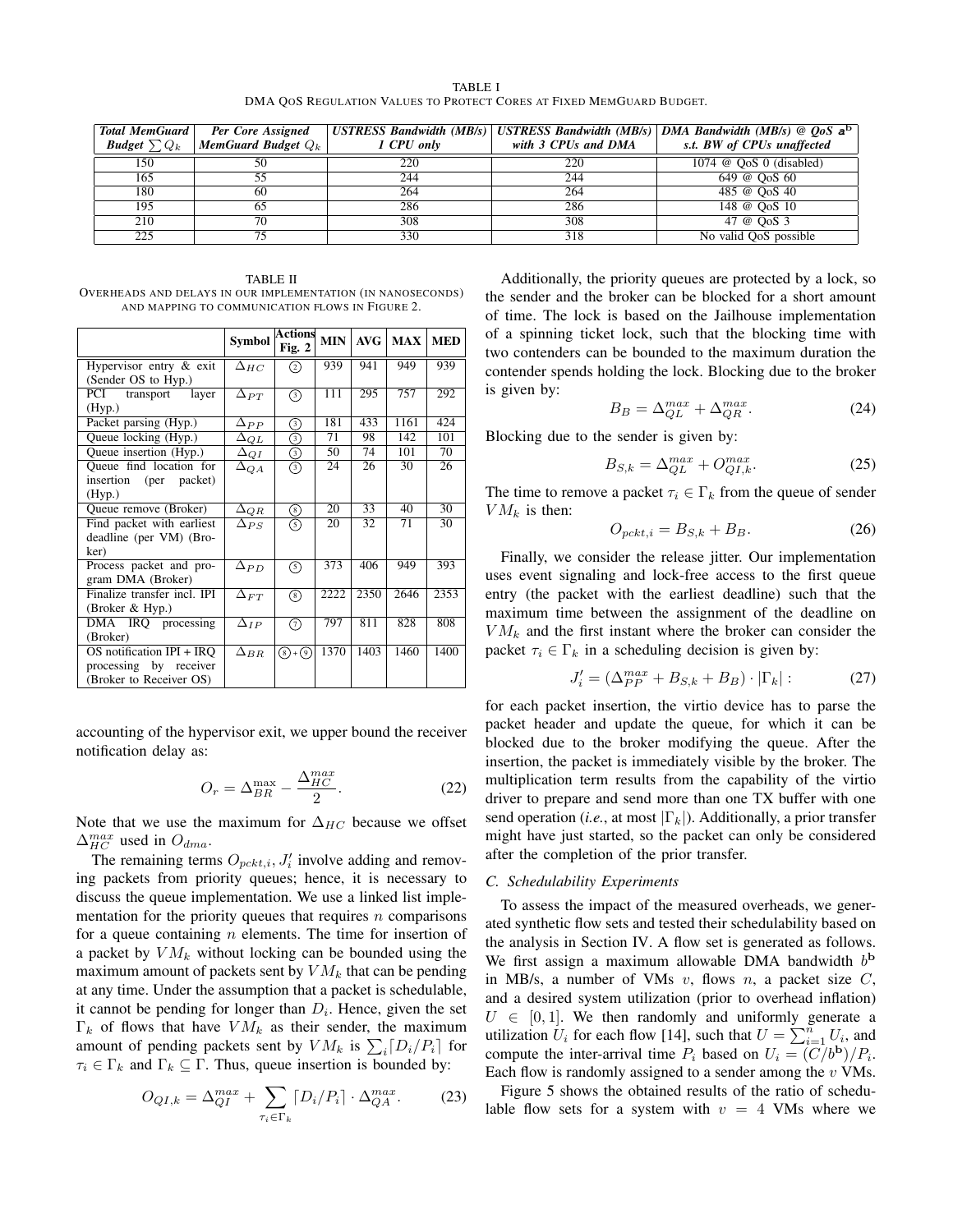

Fig. 5. Ratio of schedulable flow sets: 4 VMs, flows =  $\{3, 12, 48\}$ , packet size =  $\{4, 12\}$  KiB, and DMA bandwidth =  $\{150, 500, 1000\}$  MB/s.

vary the DMA bandwidth in {1000, 500, 150}, the number of flows in  $\{3, 12, 48\}$ , and the packet size in  $\{4, 12\}$  KiB. For each utilization point, we generated and tested 1000 flow sets. Note that schedulability significantly improves as the DMA bandwidth  $b<sup>b</sup>$  decreases. This is because the utilization is computed based on the transfer time  $C/b^b$ ; for lower values of  $b^{\rm b}$ , the transfer time becomes larger while the overheads in Table II remain constant. Thus their impact on the schedulability of the flow sets is reduced. Also, note that the system performs better for a larger number of tasks and packet size: as those parameters increase, the average period of each task at a given utilization also increases, which lessens the blocking effect due to the non-preemptive transfer of a data chunk of size  $S_c = 4$  KiB.

We also measured the time required to run the schedulability analysis for 48 flows and a packet size of 12 KiB. We implemented the analysis using (single-threaded) Matlab code executed on an AMD Ryzen 5 3600 and obtained a median of 0.34ms, mean of 4.9ms, 95th percentile of 8.0ms, and maximum of 25.82s. This shows that the time required to perform the analysis is small for most cases, even with a large number of flows. Note that increasing the number of VMs would not affect the complexity of the analysis.

#### *D. Comparison*

In Table III, we show a comparison of our implementation and the schedulability analysis. We used binary search to find the smallest period for which a single packet of a given size can be transferred when the DMA is limited to a given bandwidth, where the deadline is set equal to the period. We ran the same scenario in our implementation for 1,000 iterations to obtain the maximum latency. We selected four scenarios from the middle of the possible QoS ranges (QoS 40 and QoS 10, see Table I) to select viable combinations of utilization and periods to run the experimental scenarios. As Table III shows, the measurement of FreeRTOS confirms the analytical limits.

#### VI. RELATED WORK

This work analyzes the problem of predictably copying data among VMs and virtualized hardware resources on MPSoCs

TABLE III COMPARISON OF IMPLEMENTATION (LATENCY) AND ANALYSIS (PERIOD) FOR A UNIDIRECTIONAL FLOW WITH IMPLICIT DEADLINES.

| <b>Experiment</b> |                      | <b>FreeRTOS</b> |                |                       |  |
|-------------------|----------------------|-----------------|----------------|-----------------------|--|
| DMA<br>(MB/s)     | <b>Size</b><br>(KiB) | Latency<br>(ns) | Period<br>(ns) | <b>Diff</b><br>$(\%)$ |  |
| 148               |                      | 34,535          | 36,933         | $-6.5$                |  |
| 148               | 12                   | 99,818          | 103,171        | $-3.3$                |  |
| 485               |                      | 14.747          | 17,703         | $-16.7$               |  |
| 485               | 12                   | 42,777          | 45,480         | $-5.94$               |  |

under consideration of maximum memory bandwidth and memory interference. The issues of real-time data communication among different VMs have been tackled from different angles with software- and hardware-based solutions.

*a) Software-based solutions:* Cache partitioning (*e.g.*, *MemGuard*) [33] and bank partitioning [59] are well-known techniques to mitigate and eliminate memory interference among independent partitions on MPSoCs. Kloda *et al.* [31] proposed a deterministic approach to carefully control the architecture-specific address bits used at the cache and DRAM level. In their work, I/O devices are statically assigned to only one VM. Sohal *et al.* [49] leveraged the *Quality of Service* [7] infrastructure offered by some ARM boards to create a regulating framework for system-wide bandwidth management and control. Their work does not explicitly consider I/O nor data transfer between VMs, but we adopt the same QoS techniques to control DMA bandwidth in our architecture. Tabish *et al.* [52] proposed a communication architecture for strictly partitioned multicore processors. Their work considers interference but only at the DRAM-bank level and does not explicitly address virtualized environments. Several works [20], [25], [32], [36], [53] have addressed the problem of managing I/O in the context of the Quest-V separation kernel. Although real-time bounds on the I/O communication are provided, the effect of memory contention and interference at interconnect level is not explicitly considered. The  $MC^2$  project [19], [30] implemented inter-core communication using a shared DRAM bank. Their approach does not explicitly consider virtualization and the use of a DMA engine to perform data transfer. A recent work from Casini *et al.* [17] proposed a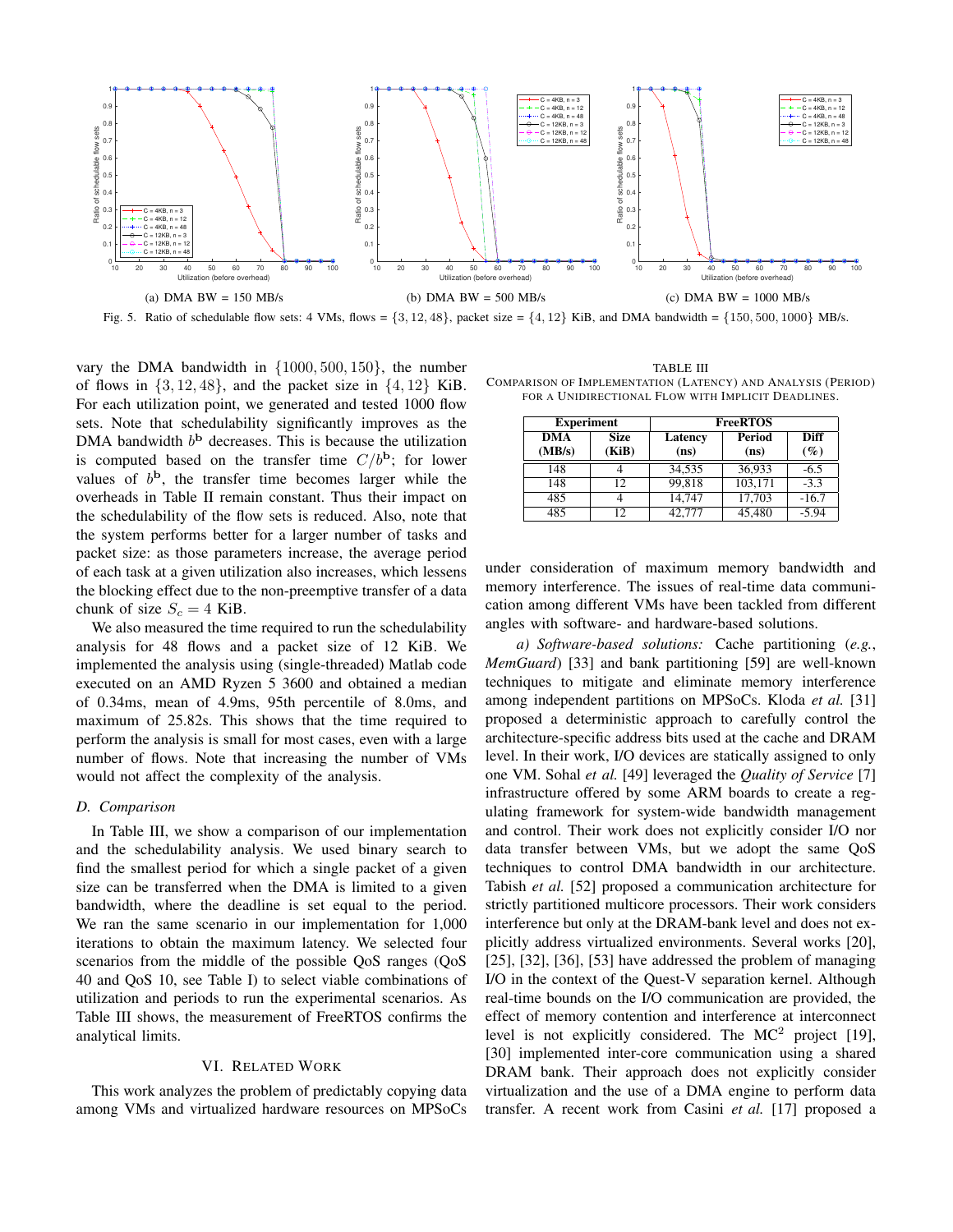hypervisor-based architecture that shares similarities with the architecture provided by this work. Similar to this work, their work formally analyzed the end-to-end latencies of I/O data transfers under consideration of virtualization overheads. However, the problems of memory-related interference, the use of DMA to perform data transfers, and the real-time scheduling of independent I/O flows are not considered by their work. In addition, contrary to [17], this work uses the virtio API [1], thus enabling unmodified execution of virtualized OSs. Several real-time resource access protocols exist to manage memory regions shared among VMs of different criticality (we refer to [15] for a recent review). Compared to our architecture, approaches based on shared memory are much more difficult to configure, as they require a global knowledge on the activation of tasks within different VMs (knowledge that might not even be available to the system integrator). Furthermore, these approaches require difficult to produce certification artefacts to document the interplay and mitigation strategies for the partition interference channels [46] that they create. Pellizzoni *et al.* [41]–[43] proposed WCET analytical bounds that explicitly consider I/O, but consider neither memory interference nor virtualized environments. The predictable execution model [40] and the scratchpadcentric OS [51] propose a three-phase execution model to address the predictability of execution and I/O phases. Several works [2], [3], [45] have tackled the related problems of latency and scheduling in network communication, and in both the real-time and high-performance computing areas, works exist that experimentally evaluate data transfer techniques in virtualized environments (*e.g.*, [6], [21], [48]). In [16], [18], the memory interference on several NVIDIA-based SoCs has been experimentally characterized.

In order to manage I/O complexity, several approaches – although without any formal guarantee– are adopted in the industrial world. For example, in the avionics domain, the ARINC [5] standard mandates *queuing ports* to manage interpartition communication, and the Xen Hypervisor uses a splitdriver and ring buffer model [54] to multiplex I/O requests coming from different VMs.

*b) Hardware-based solutions:* Compared to softwareonly solutions, prototyping on hardware and/or FPGA is more complex and time-intensive. Unsurprisingly, therefore fewer hardware-based solutions exist. Jiang *et al.* [28], [29] proposed the Virtualized Complicated Device Controller and MCS-IOV hardware extensions to enable predictable virtualization of I/O. Betti *et al.* [13] implemented FPGA hardware extensions to manage I/O data transfers on COTS systems. IOMPU and MPIOV [37], [38] are solutions that improve the management of PCI-based hardware devices. SR-IOV [35] devices can isolate different communication (network) flows. Contrary to these works, our solution does not require extra hardware.

## VII. CONCLUSION AND FUTURE WORK

In this paper, we have proposed and implemented a framework to predictably transfer data between otherwise isolated VMs and virtualized hardware resources on heterogeneous MPSoCs under consideration of memory contention. The framework leverages standard mechanisms (*e.g.*, cachepartitioning and QoS regulation) to control memory interference and is based on the observation that DRAM utilization is additive when working below the saturation point. Thanks to its virtio-based design, the framework can be directly used by unmodified guest OSs. While in this paper we have evaluated a lightweight implementation based on FreeRTOS, we plan to investigate Linux virtio drivers in the future.

Our analysis of the communication flows supported by the framework enables designers to bound the maximum bandwidth assigned to cores and the DMA, and to meet the deadline constraints of the flows while avoiding over-utilization of the DRAM memory controller, thus causing unpredictable latencies. Our evaluation has shown the matching of the analysis and a low-overhead implementation realized on top of the Jailhouse hypervisor with a baremetal broker VM and FreeRTOS guests.

Our framework targets (certifiable) systems with different VM criticalities. As such, the architecture does not adopt a zero-copy approach, but it requires *explicit* copy operations between VMs. However, each copy operation –and its implicit interference– is controlled by a trusted broker component. Given its lightweight implementation, the broker only minimally extends the trusted codebase (and thus a certification effort). On the other hand, this architecture devotes a core (even if not necessarily an application core on an MPSoC) to the broker functionality, and it requires to separate the hypervisor-broker communication using cache partitioning.

There are multiple directions that we would like to investigate as future work. The current architecture benefits from the use of a DMA engine to perform the data transfer. However it would be interesting to investigate the sizedependent trade-off between DMA programming and using the broker's CPU to perform the data copy actively. Additionally, other data transfer architectures are possible. For example, the broker VM can become superfluous by shifting the burden of performing the data copy onto the sender or receiver VM. Such architectures would require a different analytical model than the one we currently adopted, making a comparison between approaches even more challenging. Finally, extending the model to consider multicast communication would be an additional challenge.

#### ACKNOWLEDGMENTS

This work has been partially supported by the NSERC, CMC Microsystems, and the National Science Foundation (NSF) under grant numbers CNS 1932529, CNS 1815891. Marco Caccamo was supported by an Alexander von Humboldt Professorship endowed by the German Federal Ministry of Education and Research. We want to thank Zubair Waheed (an undergraduate at the University of Waterloo) for performing an initial performance estimation on the ZCU102 platform.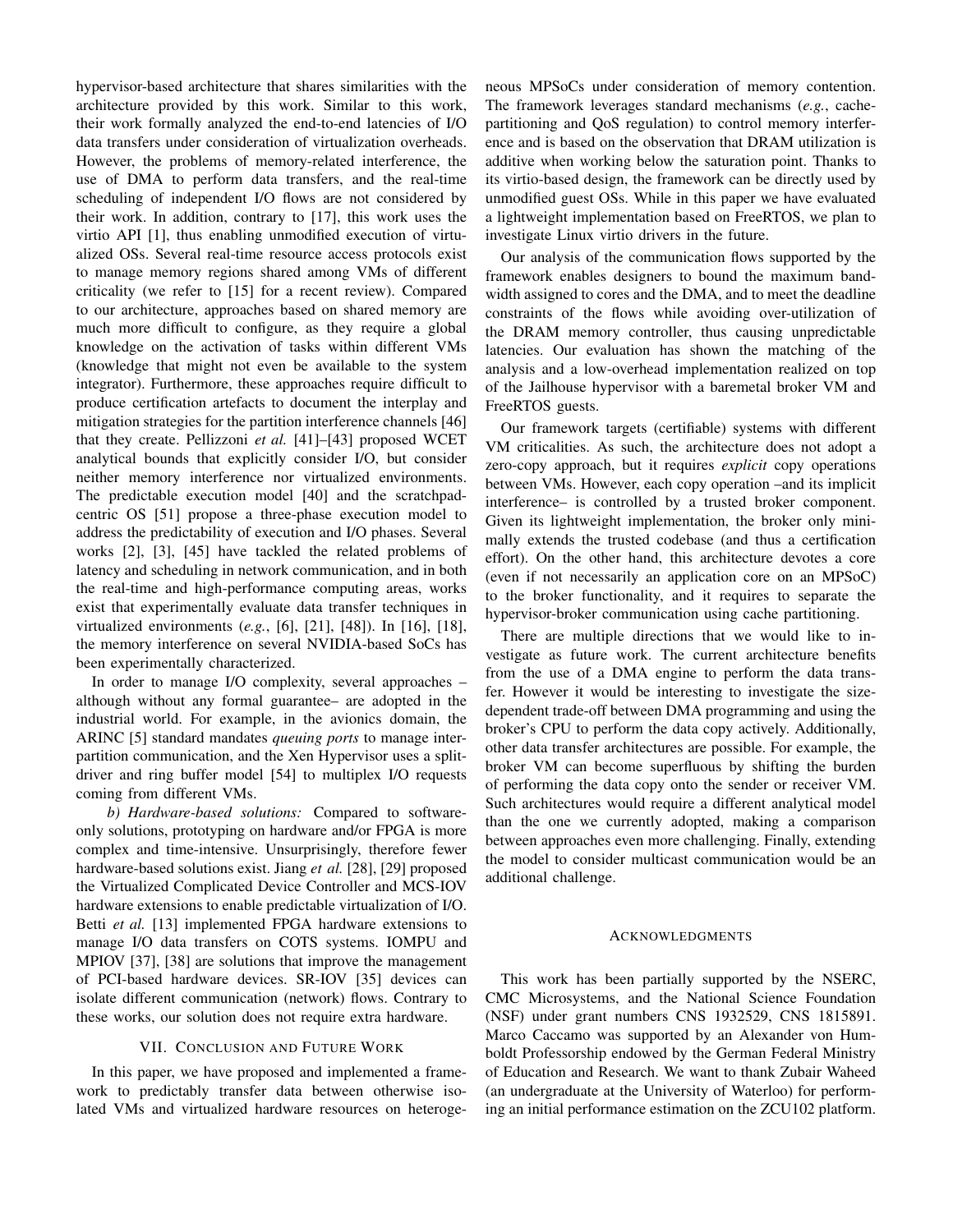## **REFERENCES**

- [1] OASIS Committee Specification 01. Virtual I/O Device (VIRTIO) Version 1.1. https://docs.oasis-open.org/virtio/virtio/v1.1/virtio-v1.1.html, April 2019.
- [2] Laure Abdallah, Mathieu Jan, Jérôme Ermont, and Christian Fraboul. Reducing the Contention Experienced by Real-Time Core-to-I/O Flows over a Tilera-Like Network on Chip. In *2016 28th Euromicro Conference on Real-Time Systems (ECRTS)*, page 86–96, 2016.
- [3] Saeed Abedi, Neeraj Gandhi, Henri Maxime Demoulin, Yang Li, Yang Wu, and Linh Thi Xuan Phan. RTNF: Predictable Latency for Network Function Virtualization. In *2019 IEEE Real-Time and Embedded Technology and Applications Symposium (RTAS)*, page 368–379, 2019.
- [4] Siemens AG. Jailhouse hypervisor. https://github.com/siemens Accessed: 2021-02-08.
- [5] Airlines Electronic Engineering Commitee. ARINC Specification 653 P1-5, 2019.
- [6] Gabriele Ara, Luca Abeni, Tommaso Cucinotta, and Carlo Vitucci. On the use of kernel bypass mechanisms for high-performance intercontainer communications. In Michèle Weiland, Guido Juckeland, Sadaf R. Alam, and Heike Jagode, editors, *High Performance Computing - ISC High Performance 2019 International Workshops, Frankfurt, Germany, June 16-20, 2019, Revised Selected Papers*, volume 11887 of *Lecture Notes in Computer Science*, pages 1–12. Springer, 2019. doi:10.1007/978-3-030-34356-9\\_1.
- [7] ARM. ARM CoreLink QoS-400 Network Interconnect Advanced Quality of Service. https://developer.arm.com/documentation/dsu0026/latest Accessed: 2021-02-08.
- [8] ARM. ARM System Memory Management Unit Architecture Specification - SMMU architecture version 2.0. https://developer.arm.com/ documentation/ihi0062/latest Accessed: 2021-02-08.
- [9] Sanjoy Baruah. The limited-preemption uniprocessor scheduling of sporadic task systems. In *17th Euromicro Conference on Real-Time Systems (ECRTS'05)*, page 137–144, 2005.
- [10] Sanjoy K. Baruah, Rodney R. Howell, and Louis E. Rosier. Feasibility Problems for Recurring Tasks on One Processor. *Theor. Comput. Sci.*, 118(1):3–20, September 1993.
- [11] Sanjoy K. Baruah, Aloysius K. Mok, and Louis E. Rosier. Preemptively Scheduling Hard-Real-Time Sporadic Tasks on One Processor. In *In Proceedings of the 11th Real-Time Systems Symposium*, page 182–190. IEEE Computer Society Press, 1990.
- [12] Marko Bertogna and Sanjoy Baruah. Limited Preemption EDF Scheduling of Sporadic Task Systems. *Industrial Informatics, IEEE Transactions on*, 6:579–591, 12 2010.
- [13] Emiliano Betti, Stanley Bak, Rodolfo Pellizzoni, Marco Caccamo, and Lui Sha. Real-Time I/O Management System with COTS Peripherals. *IEEE Transactions on Computers*, 62(1):45–58, 2013.
- [14] Enrico Bini and Giorgio C. Buttazzo. Measuring the Performance of Schedulability Tests. *Real-Time Syst.*, 30(1–2):129–154, May 2005.
- [15] Björn B. Brandenburg. Multiprocessor Real-Time Locking Protocols: A Systematic Review, 2019. arXiv:1909.09600.
- [16] Nicola Capodieci, Roberto Cavicchioli, Ignacio Sañudo Olmedo, Marco Solieri, and Marko Bertogna. Contending memory in heterogeneous SoCs: Evolution in NVIDIA Tegra embedded platforms. In *2020 IEEE 26th International Conference on Embedded and Real-Time Computing Systems and Applications (RTCSA)*, page 1–10, 2020.
- [17] Daniel Casini, Alessandro Biondi, Giorgiomaria Cicero, and Giorgio Buttazzo. Latency Analysis of I/O Virtualization Techniques in Hypervisor-Based Real-Time Systems. In *27th IEEE Real-Time and Embedded Technology and Applications Symposium (RTAS 2021)*, 2021.
- [18] Roberto Cavicchioli, Nicola Capodieci, and Marko Bertogna. Memory interference characterization between CPU cores and integrated GPUs in mixed-criticality platforms. In *2017 22nd IEEE International Conference on Emerging Technologies and Factory Automation (ETFA)*, page 1–10, 2017.
- [19] Micaiah Chisholm, Namhoon Kim, Bryan C Ward, Nathan Otterness, James H Anderson, and F Donelson Smith. Reconciling the tension between hardware isolation and data sharing in mixed-criticality, multicore systems. In *2016 IEEE Real-Time Systems Symposium (RTSS)*, pages 57–68. IEEE, 2016.
- [20] Matthew Danish, Ye Li, and Richard West. Virtual-CPU Scheduling in the Quest Operating System. In *2011 17th IEEE Real-Time and Embedded Technology and Applications Symposium*, page 169–179, 2011.
- [21] N. El-Sayed, A. Mukkara, P. Tsai, H. Kasture, X. Ma, and D. Sanchez. KPart: A Hybrid Cache Partitioning-Sharing Technique for Commodity Multicores. In *2018 IEEE International Symposium on High Performance Computer Architecture (HPCA)*, pages 104–117, 2018.
- [22] FreeRTOS. FreeRTOS Real-time operating system for microcontrollers. https://www.freertos.org/.
- [23] Laurent George, Nicolas Rivierre, and Marco Spuri. Preemptive and Non-Preemptive Real-Time UniProcessor Scheduling. *INRIA*, RR-2966, 1996.
- [24] Bosch GmbH. ETAS RTA Hypervisor. https://www.etas.com/en/ products/rta-vrte.php Accessed: 2021-02-08.
- [25] Ahmad Golchin, Soham Sinha, and Richard West. Boomerang: Real-Time I/O Meets Legacy Systems. In *2020 IEEE Real-Time and Embedded Technology and Applications Symposium (RTAS)*, page 390–402, 2020.
- [26] Mohamed Hassan. Reduced latency dram for multi-core safety-critical real-time systems. *Real-Time Systems*, pages 1–36, 2019.
- [27] International Standardization Organization. ISO 26262:2018(E) Road vehicles — Functional safety, 2018.
- [28] Zhe Jiang and Neil Audsley. VCDC: The Virtualized Complicated Device Controller. In *29th Euromicro Conference on Real-Time Systems (ECRTS 2017)*, volume 76 of *Leibniz International Proceedings in Informatics (LIPIcs)*, page 5:1–5:21, Dagstuhl, Germany, 2017. Schloss Dagstuhl–Leibniz-Zentrum fuer Informatik.
- [29] Zhe Jiang, Xiaotian Dai, Pan Dong, Ran Wei, Dawei Yang, Neil Audsley, and Nan Guan. Towards an Analysable, Scalable, Energy-Efficient I/O Virtualization for Mixed-Criticality Systems. *IEEE Transactions on Computer-Aided Design of Integrated Circuits and Systems*, page 1–1, 2021.
- [30] N. Kim, S. Tang, N. Otterness, J. Anderson, F. D. Smith, and D. Porter. Supporting I/O and IPC via Fine-Grained OS Isolation for Mixed-Criticality Real-Time Task. *Real-Time Systems*, 56(4):349–390, 2020.
- [31] T. Kloda, M. Solieri, R. Mancuso, N. Capodieci, P. Valente, and M. Bertogna. Deterministic Memory Hierarchy and Virtualization for Modern Multi-Core Embedded Systems. In *2019 IEEE Real-Time and Embedded Technology and Applications Symposium (RTAS)*, page 1–14, 2019.
- [32] Ye Li, Richard West, Zhuoqun Cheng, and Eric Missimer. Predictable Communication and Migration in the Quest-V Separation Kernel. In *2014 IEEE Real-Time Systems Symposium*, page 272–283, 2014.
- [33] R. Mancuso, R. Dudko, E. Betti, M. Cesati, M. Caccamo, and R. Pellizzoni. Real-time cache management framework for multi-core architectures. In *2013 IEEE 19th Real-Time and Embedded Technology and Applications Symposium (RTAS)*, page 45–54, 2013.
- [34] Clémentine Maurice, Nicolas Scouarnec, Christoph Neumann, Olivier Heen, and Aurélien Francillon. Reverse Engineering Intel Last-Level Cache Complex Addressing Using Performance Counters. In *2015 18th International Symposium on Research in Attacks, Intrusions, and Defenses (RAID)*, volume 9404, page 48–65, 2015.
- [35] Microsoft. Introduction to Single Root I/O Virtualization. https://docs.microsoft.com/en-us/windows-hardware/drivers/ network/single-root-i-o-virtualization–sr-iov- Accessed: 2021-02-10.
- [36] Eric Missimer, Katherine Missimer, and Richard West. Mixed-Criticality
- Scheduling with I/O. In *2016 28th Euromicro Conference on Real-Time Systems (ECRTS)*, page 120–130, 2016.
- [37] Daniel Muench, Michael Paulitsch, and Andreas Herkersdorf. IOMPU: Spatial Separation for Hardware-Based I/O Virtualization for Mixed-Criticality Embedded Real-Time Systems Using Non-transparent Bridges. In *2015 IEEE 17th International Conference on High Performance Computing and Communications, 2015 IEEE 7th International Symposium on Cyberspace Safety and Security, and 2015 IEEE 12th International Conference on Embedded Software and Systems*, page 1037–1044, 2015.
- [38] Daniel Münch, Michael Paulitsch, Oliver Hanka, and Andreas Herkersdorf. MPIOV: Scaling hardware-based I/O virtualization for mixedcriticality embedded real-time systems using non transparent bridges to (Multi-Core) multi-processor systems. In *2015 Design, Automation Test in Europe Conference Exhibition (DATE)*, page 579–584, 2015.
- [39] NVIDIA. NVIDIA Jetson AGX Xavier. https://www.nvidia.com/enus/autonomous-machines/embedded-systems/jetson-agx-xavier/ Accessed: 2021-02-08.
- [40] Rodolfo Pellizzoni, Emiliano Betti, Stanley Bak, Gang Yao, John Criswell, Marco Caccamo, and Russell Kegley. A Predictable Execution Model for COTS-Based Embedded Systems. In *2011 17th IEEE Real-*